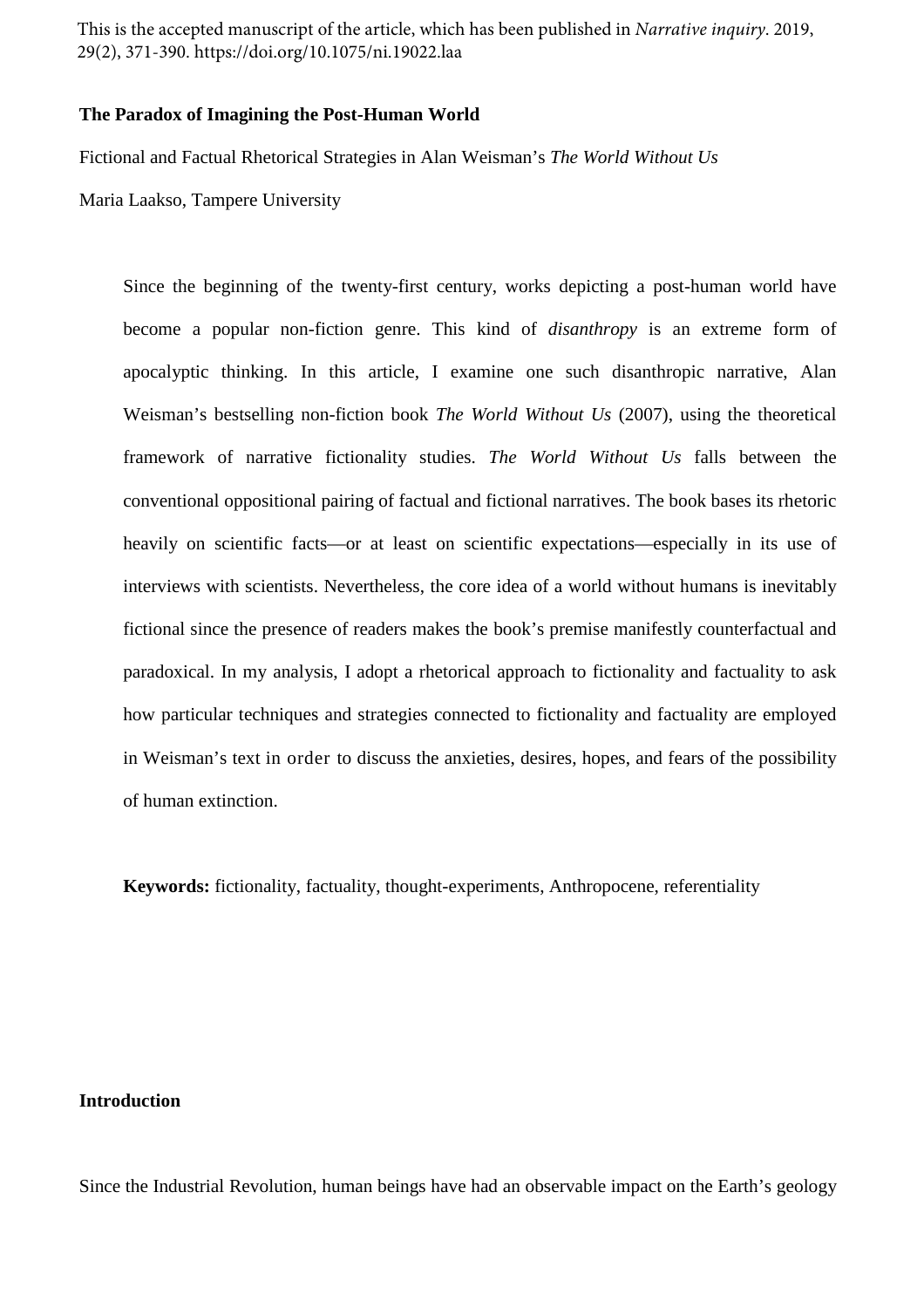and ecosystems. Humans are responsible for—among other things—rising sea levels, the melting of the polar ice caps, and the extinction of many species. The present period of the planet's history is often called the *Anthropocene Age*: the epoch of human impact on a geological scale (Trexler, 2015, pp. 1–2). The term "Anthropocene" has come to signify a cultural change, and it encompasses the many challenges entailed by the ongoing destabilization of the relations between nature and culture (Vermeulen, 2017, p. 868). As noted by Adam Trexler in *Anthropocene Fictions: The Novel in a Time of Climate Change* (2015), anthropogenic climate change and the growing awareness of the human impact on the surrounding ecosystem have not only affected the planet but also literature, media, and other forms of cultural meaning making. The existing discourse of climate change has fundamentally shaped our culture over the last forty years. The idea of the Anthropocene and the growing awareness of global warming have had profound implications for nearly all our reference points in the world. Climate change alters the forms and potentialities of art, and shared cultural narratives and imaginative processes are fundamental to engaging with climate change.

Despite all the existing scientific evidence, climate change has often been (and still is) approached as a contentious matter. For much of the twenty-first century, climate change has been the subject of many heated political debates, and the discussion has been dominated by issues of evidence, representation, and personal belief. Trexler (2015, pp. 2–5) notes that the Anthropocene as a concept productively shifts the emphasis from individual belief, thought, opinions, and choices to the larger scale, namely to human processes that have demonstrably occurred across cultures, economies, generations, and politics. In spite of the human imagination's finite sense of place and time and our limited ability to feel empathy towards non-human nature, the non-human aspects of climate change can at least be discussed by emphasizing geological processes and observable changes to the planet. This growing non-human orientation of ecological thinking has also been manifested in the Western apocalyptic imaginary. "Apocalypse" refers to the end of the world, the end of time, or the ultimate destiny of humanity, and it has become one of the common ecological tropes in fiction. Some theorists even talk about the millennial obsession with the apocalypse (see eg.,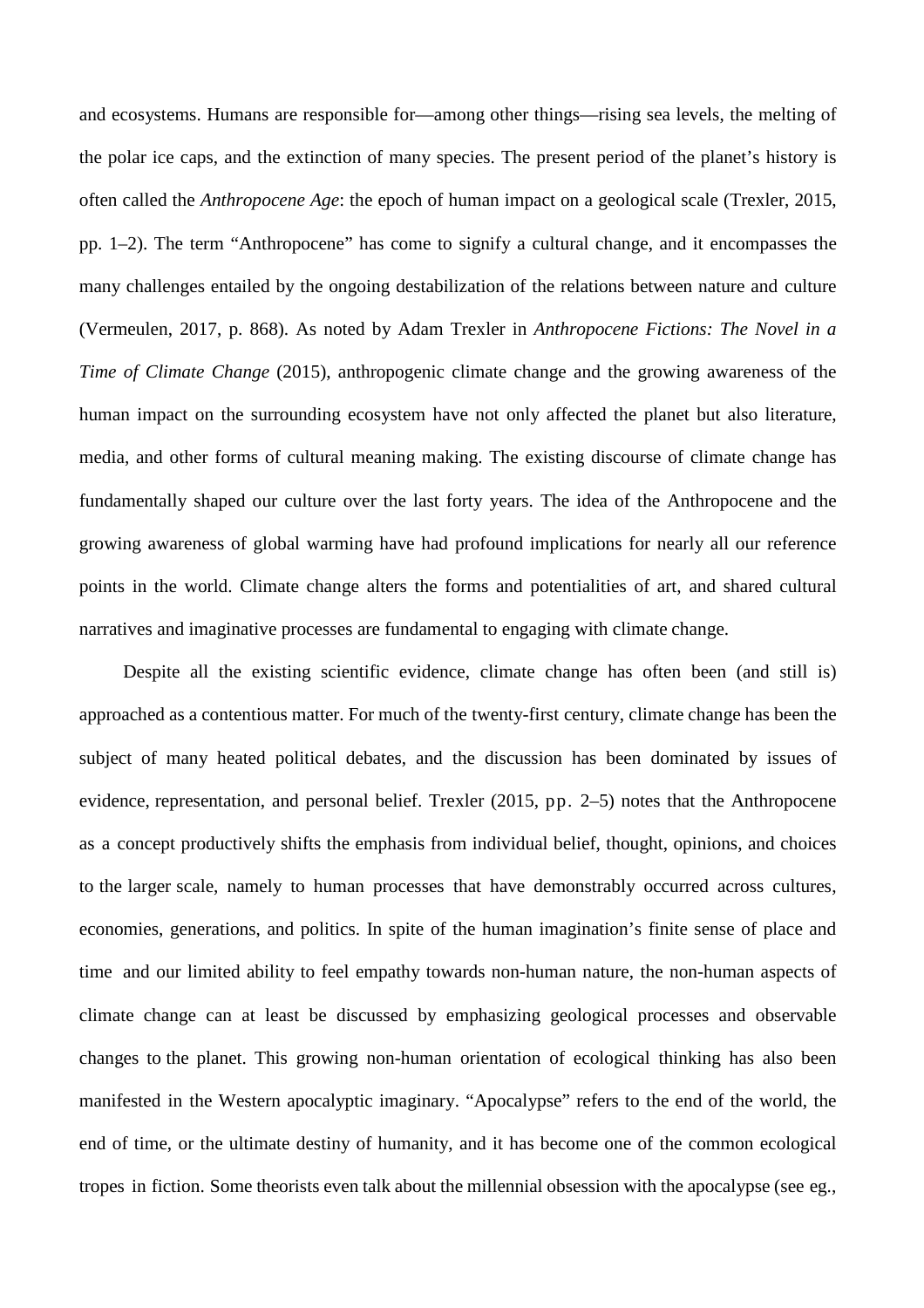Barton, 2016, p. 5).

Outside eschatological religious narrative texts, apocalypses hardly ever portray the complete end of the world. In modern apocalyptic narratives, the apocalypse is more likely to be some form of catastrophe (Heffernan, 2008, p. 6). Ecocritic Greg Garrard (2012) has termed the trope of the world after humans "disanthropy," an extreme form of apocalyptic thinking. Disanthropic narratives are the result of a growing awareness of anthropogenic climate change and the possibility of the extinction of the human race in the future. The concept of a world without humans arguably dates back to the Romantic period with the publication of Mary Shelley's *The Last Man*, which is widely considered one of the first post-apocalyptic novels. Early examples of disanthropy can also be found in modernist fiction, such as Virginia Woolf's *To the Lighthouse* (Garrard, 2012, pp. 40–41). Nevertheless, since the Cold War, artistic anxieties concerning the complete annihilation of the human species appear to have intensified (see Kohlmann, 2013, p. 652). The first wave of these narratives was caused by fears of nuclear Armageddon, but it already contained the seeds of environmental awareness and post-humanist cultural theory (Kohlmann, 2013, pp. 664, 672). With the growing sense of climate change and the Anthropocene, the idea of a post-human world has also become more popular. Apocalyptic thinking has even become a popular undercurrent within nonfiction. Examples of the non-fiction genre include television series like the National Geographic Channel's *Aftermath: Population Zero* (2008), the History Channel's *Life After People* (2008, 2010), and Animal Planet's *The Future is Wild* (2002).

In this article, I focus on one particularly interesting example of disanthropic representation: Alan Weisman's bestselling popular science book, *The World Without Us* (2007). It imagines an extreme version of an apocalyptic future, namely the world after the sudden extinction of humans. The premise of Weisman's book is therefore fictional in the sense of being invented. The sudden disappearance of humans overnight is certainly artificial and thus, in this sense, a deeply unnatural scenario (on unnatural scenarios, see Alber, 2016, p. 43). Nevertheless, Weisman's book mostly represents generic non-fiction. It is framed as non-fiction by its paratexts (for example, on the book's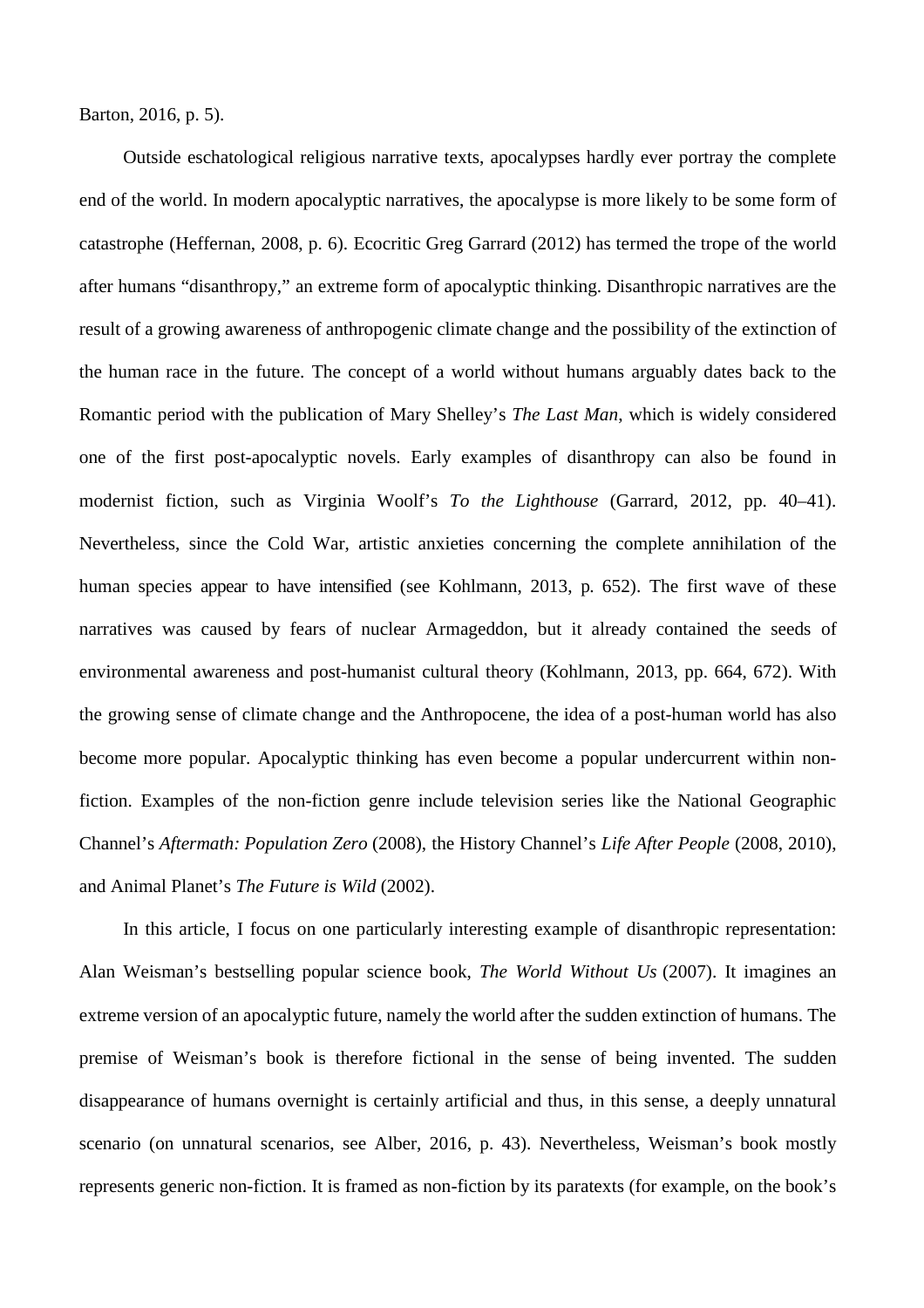back cover) and marketing, and it mostly follows the generic conventions of non-fiction (on the generic distinction between fiction and non-fiction, see Walsh, 2007, pp. 44–46). The status of *The World Without Us* as either fiction or non-fiction is therefore complicated. It imagines, predicts, and produces a future narrative world in which human life has disappeared, but bases this world on scientific fact, drawing on a wide range of evidence from scientists and other experts from fields including evolutionary biology, bacteriology, and radioecology.

According to Trexler (2015, pp. 29–33), contemporary Anthropocene fictions often quite openly "incorporate" scientific facts into fiction. This is because the nature of the phenomenon of climate change is intangible: it is complex, fuzzy, and still partly contentious, so authors use scientific knowledge on the topic to make it understandable. Trexler argues that some literary strategies indicate the importance of science to Anthropocene fiction. The most visible strategy, for instance, is the frequent use of scientists as characters. The majority of novels about climate change include at least one scientist-character whose function is to enable writers to impart scientific information to readers in order to add believability to the speculation of such works.

Trexler (2015, pp. 33–34) also notes that Anthropocene fiction has been interpreted by critics in two ways: the novels have been read either as more or less factual representations of climate change as a scientific phenomenon or as cultural texts that represent the collective imagination of the human impact on the environment. Both ways of reading fail to register the complexity of Anthropocene fiction, since climate change novels are a challenge to the conventional oppositional pairing of fact and fiction. As Trexler (2015, p. 71) puts it: "Climate change and climate change novels are neither fact nor ideation. Categorically impure, they are artifacts assembled from heterogeneous things in the world." Trexler's claims of categoric impurity could actually describe any fiction, because all fiction refers in one way or another to the real world outside fiction. Still, I consider his findings on the open uses of scientific facts in Anthropocene fiction valuable. The Anthropocene and climate change are phenomena that call for authors of fiction to lean on scientific knowledge in order to reinforce the assertiveness of their work, even though the generic frame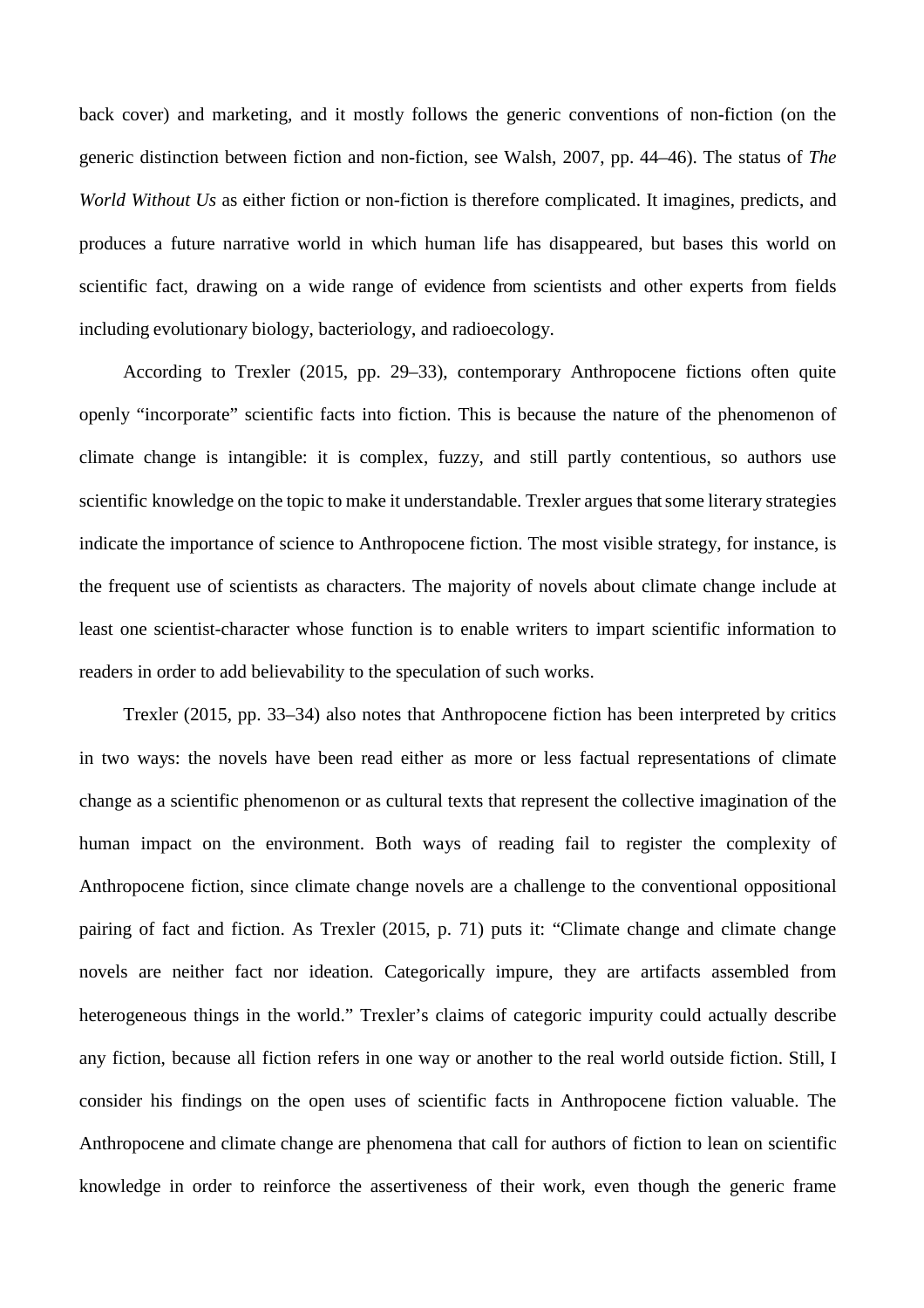remains fictional.

*The World Without Us* does not narrate anthropogenic climate change *per se*, but rather envisions the assumed recovery of the planet and all its ecosystems after the disappearance of humans. Still, the starting point of the book is the human impact on the planet and its ecosystems: "we've poisoned or parboiled the planet, ourselves included" (Weisman, 2007, p. 4). For this reason, it certainly belongs to Anthropocene literature, even though it represents generic non-fiction instead of the fiction that Trexler discusses. Whereas climate fiction incorporates scientific facts into fiction, it could be assumed that non-fictions dealing with questions about climate change and the Anthropocene do the opposite: they utilize the narrative communicational strategies more common to generic fiction in order to discuss the fuzzy topic of climate change and the impact of humans on nature within the Anthropocene. In this article, I examine the uses of signaled fictionality within *The World Without Us* as a piece of generic non-fiction. In the next section, I introduce the theoretical frame of fictionality studies, including recent discussions of factuality. My analysis firstly explores the rhetorical fictionality of Weisman's book and considers the rhetorical meanings of facts presented in the text. Secondly, I consider the referentiality of the text and the predicted future world it constructs. Thirdly, I analyze *The World Without Us* as a thought-experiment—a text type that commonly falls between the classifications of generic fiction and generic non-fiction. I end my article by considering the ecological message of the text as it imagines the world without humans.

#### **Fictionality and factuality**

Schaeffer (2012) states that "[f]actual and fictional narratives are generally defined as a pair of opposites," but notes that this division is not founded on any clear rationale or evidential logic. Recent discussion has moved away from the generic distinction between fiction and non-fiction. Whereas formerly fictionality was investigated as the qualities, characteristics, and affordances of the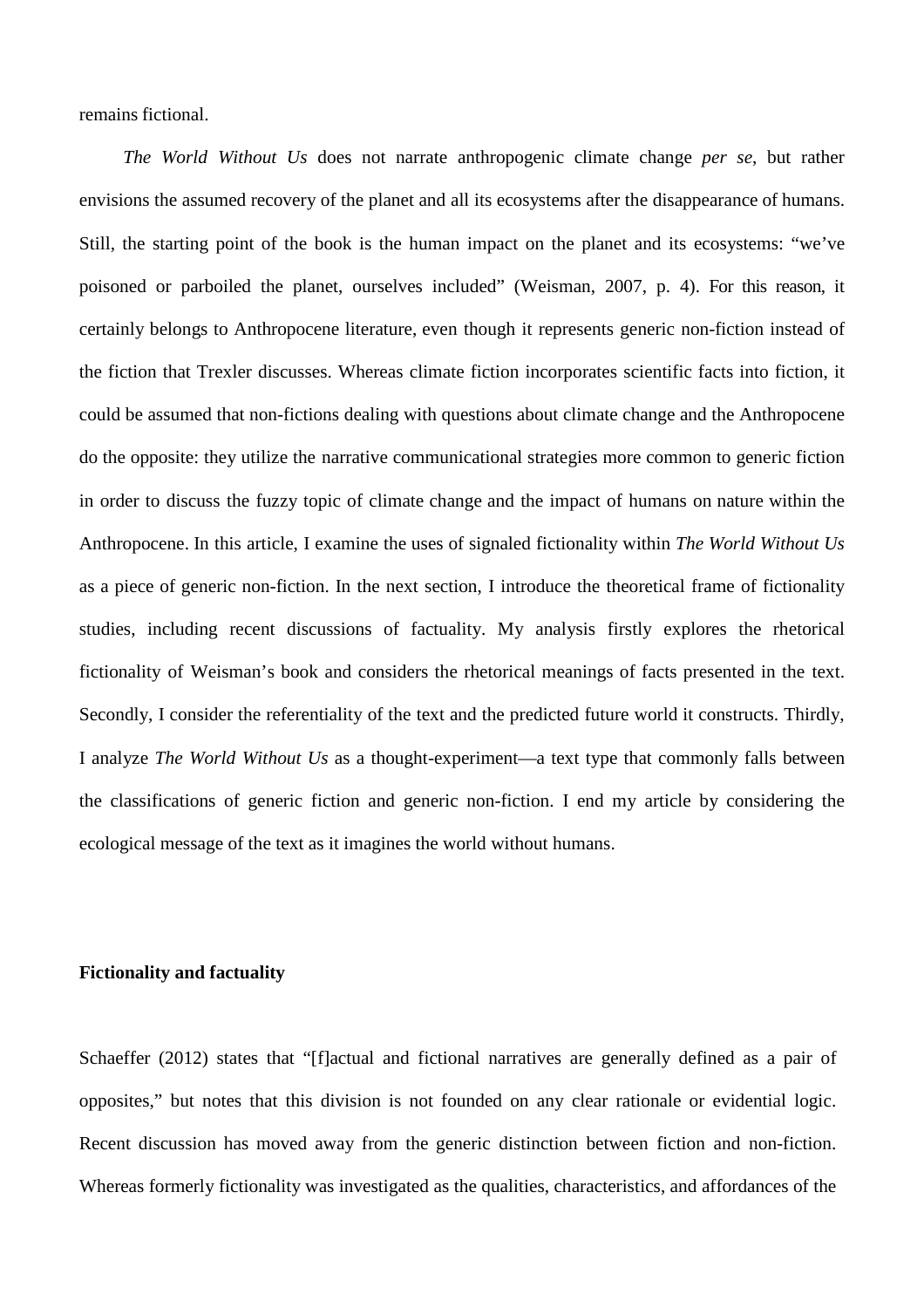fiction genre, lately it has often been approached as a discursive category—in other words, as a specific way of communicating with specific means and ends (Gjerlevsen & Nielsen 2017). One of the first theoretic openings to the rhetorical approach to fictionality was Richard Walsh's *Rhetoric of Fictionality* (2007). Walsh's book in turn developed earlier pragmatic approaches, such as John Searles' ideas in "The Logical Status of Fictional Discourse," and approaches fictionality as a specific communicational strategy utilized across different media and genres. Narrative studies of fictionality that have continued to place emphasis on fictionality as a communicative strategy have since been classed as following the rhetorical approach, the foundation of which is Phelan's well known rhetorical approach to narrative as "somebody telling somebody else on some occasion and for some purpose(s) that something happened" (Phelan, 2005, p. 18). Nielsen, Phelan, and Walsh (2015) jointly apply this approach in their article "Ten Theses about Fictionality" by asking the question: "When, where, why and how does someone use fictionality in order to achieve what purpose(s) in relation to what audience(s)?" (p. 62). Fictionality is therefore the intentional use of invented stories and scenarios.

Gjerlevsen and Nielsen (2017) have subsequently developed the rhetorical approach by explicating the definition of fictionality. As they emphasize, the original claim in "Ten Theses" concerning fictionality as *intentionally signaled, communicated invention* implies several important aspects. The central notion is *invention*, which Gjerlevsen and Nielsen name as the central distinguishing feature of fictionality. In general, human beings have an ability to invent, but by employing the word "communicated," they emphasize that this ability must always be manifested in communication in order to be classified as fictionality. This means that fictionality cannot be simply equated with invented objects and pure imagination; it must be part of a communicative situation with a sender and receiver. Gjerlevsen and Nielsen (2017) also note that fictionality must also be signaled in order to be recognized by the receiver as fiction. It is noteworthy that this can happen within a global frame of non-fiction. The intentionality in this definition emphasizes the communicator, who deliberately uses fictionality and in doing so distinguishes fictionality from lies.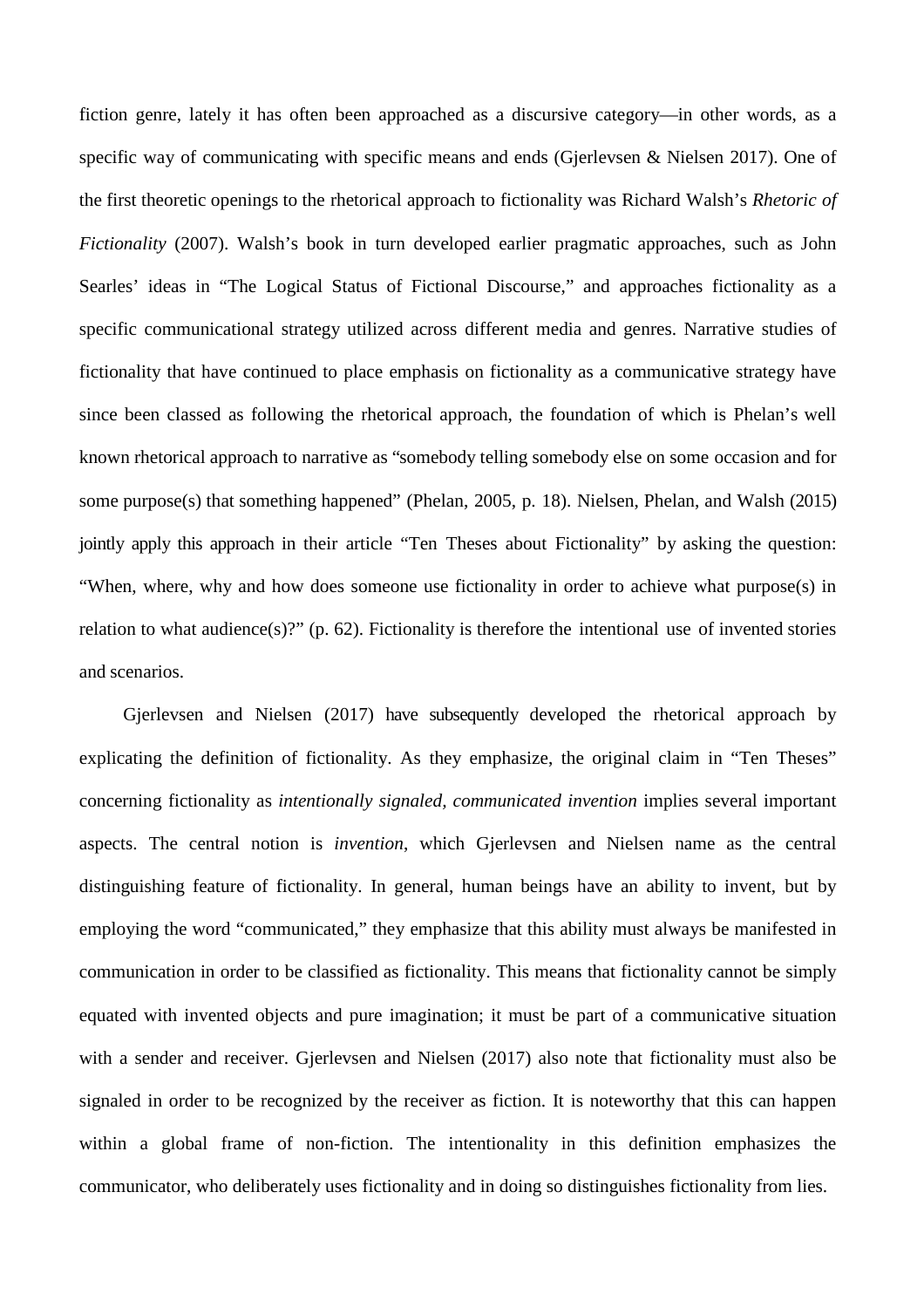My use of the term *fictionality* in this article is in keeping with the definitions offered by narratologists working on the rhetorical approach. Fictionality in this sense does not signal a genre; rather, it is a quality of fictive discourse. Nielsen et al. compare fictionality to irony and ironic discourse. Just like irony, fictionality can be either global or local, and it can provide a framework for understanding the whole text, but it can also appear within a text that belongs to a different generic framework—for example, non-fiction (for more about local and global fictionality, see Phelan, 2016; see also Hatavara & Mildorf, 2017a, 2017b; Iversen & Nielsen, 2016). Fictionality must therefore be treated as a specific communicational strategy (Nielsen et al., 2015, pp. 62–63) that can appear locally within a non-fictional frame of reference.

Hatavara and Mildorf have discussed *hybrid fictionality* in their article "Hybrid Fictionality and Vicarious Narrative Experience" (2017b). They similarly argue that the signposts of fictionality can be used locally in narratives globally marked as non-fiction. Hatavara and Mildorf investigate conversational and documentary forms of storytelling (namely an interview and an online museum exhibition that both represent non-fiction) and, in doing so, they show that factual genres are no more stable or self-contained than fictional genres; they migrate and mutate all the time. This has been especially obvious in the field of contemporary factual television. Various kinds of news, current affairs, documentary, and popular factual genres like reality TV challenge the generic boundaries between fiction and non-fiction (Hill, 2007). Disanthropic TV narratives are a good example of this. The documentary series *Aftermath: Population Zero*, *Life After People*, and *The Future is Wild* all mix generic factuality and fictionality. They frame the depicted post-human future with "what if" projections that can be extrapolated based on known facts.

Just as fictionality has been the topic of recent critical debate in narratology, factuality has started to garner renewed interest, as indicated by the forthcoming *Handbook of Factuality*  (Fludernik & Ryan, 2019). Written journalism has contained a mixture of factuality and fictionality for decades. Indeed, narrative journalism and literary journalism tolerate ambiguity, imagination, creativity, and subjectivity far more than earlier, more traditional forms of journalism (Roberts &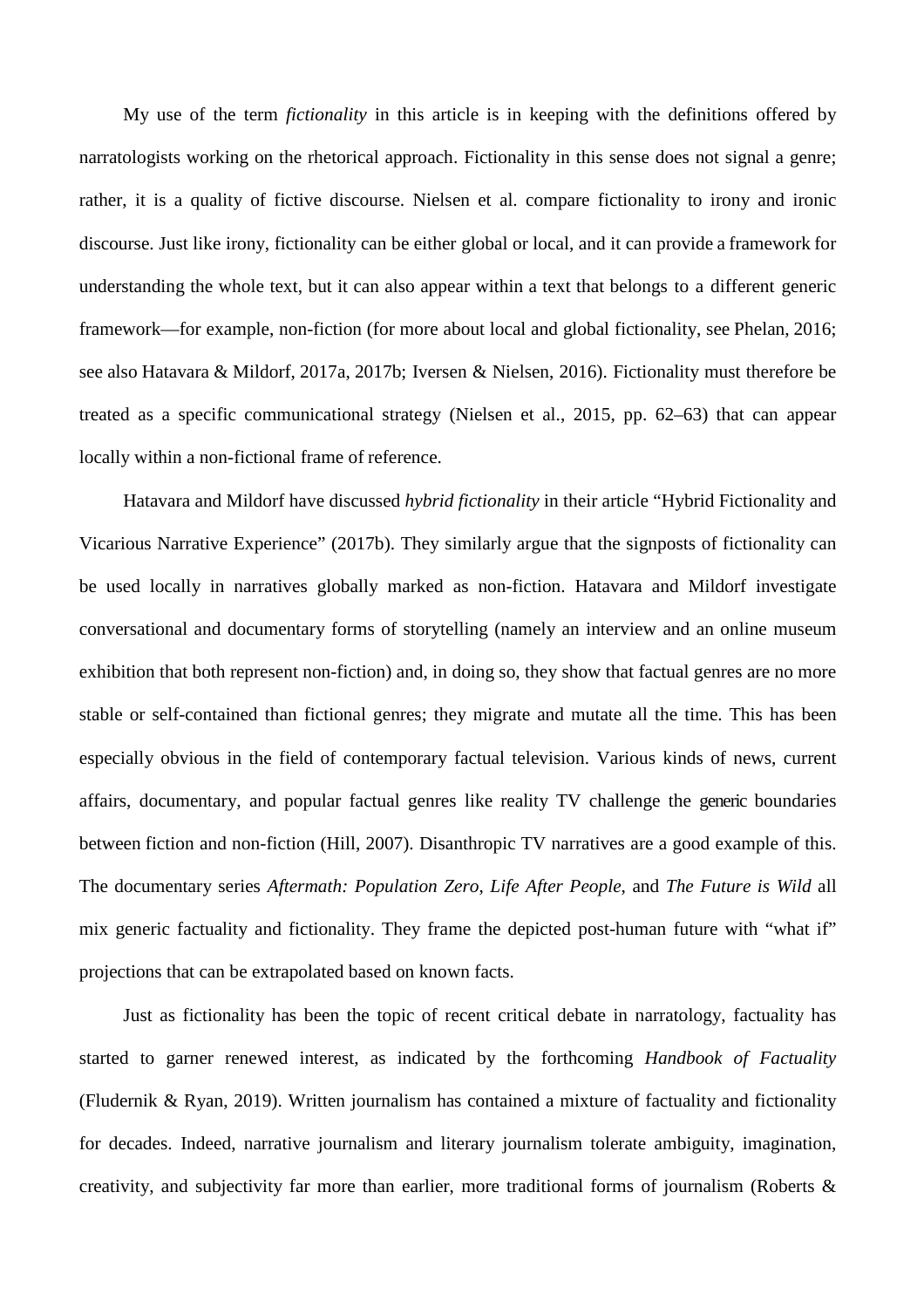Giles, 2014; see also Browse & Hatavara, 2019). In his article in this issue, Samuli Björninen analyzes rhetorical factuality within the generic frame of narrative journalism. According to Björninen, a certain "effect of factuality" can be produced by appealing to culturally, historically, and generically variable types of authority. Such local, rhetorical appeals to factuality are also signaled in Weisman's book, as I will now demonstrate in my analysis.

#### **Knowing and imagining a world after people**

According to the classification of its publisher, the generic frame of *The World Without Us* is nonfiction. This is marked by contextual or paratextual signals (see Walsh, 2007, p. 45; Hühn, 2014, p. 159), such as commercial classification. The non-fiction label is also given to this book by bookstores and libraries. The organizational structure of the book further signals its status as generic non-fiction: *The World Without Us* is divided into 27 chapters, each introducing a new topic or new point of view on the post-human world. These chapters explore, for example, the future of the plastics people will leave behind, the future of birds after people are gone, and the future of nuclear facilities when human beings are no longer around to maintain them. The speaker narrates to the reader certain chains of events, which would be typical of any narrative fiction. Still, the structural composition of the whole book is not driven by the plot as it is in prototypical fiction (i.e., the novel). Rather, the composition borrows its form from scientific texts. Each chapter proposes (often implicitly, between the lines, or in the heading) a certain kind of research question.

Terming a narrative product a "non-fiction" is a decision that often appears to be more socially manufactured and negotiated by the reader, author, and publisher than derived from some empirical standard of truth (Flis, 2010, p. 7). This is also true with Weisman's book. Even though the book's knowledge base is heavily scientific, its launching point is a call for the reader to participate in wild imaginary play: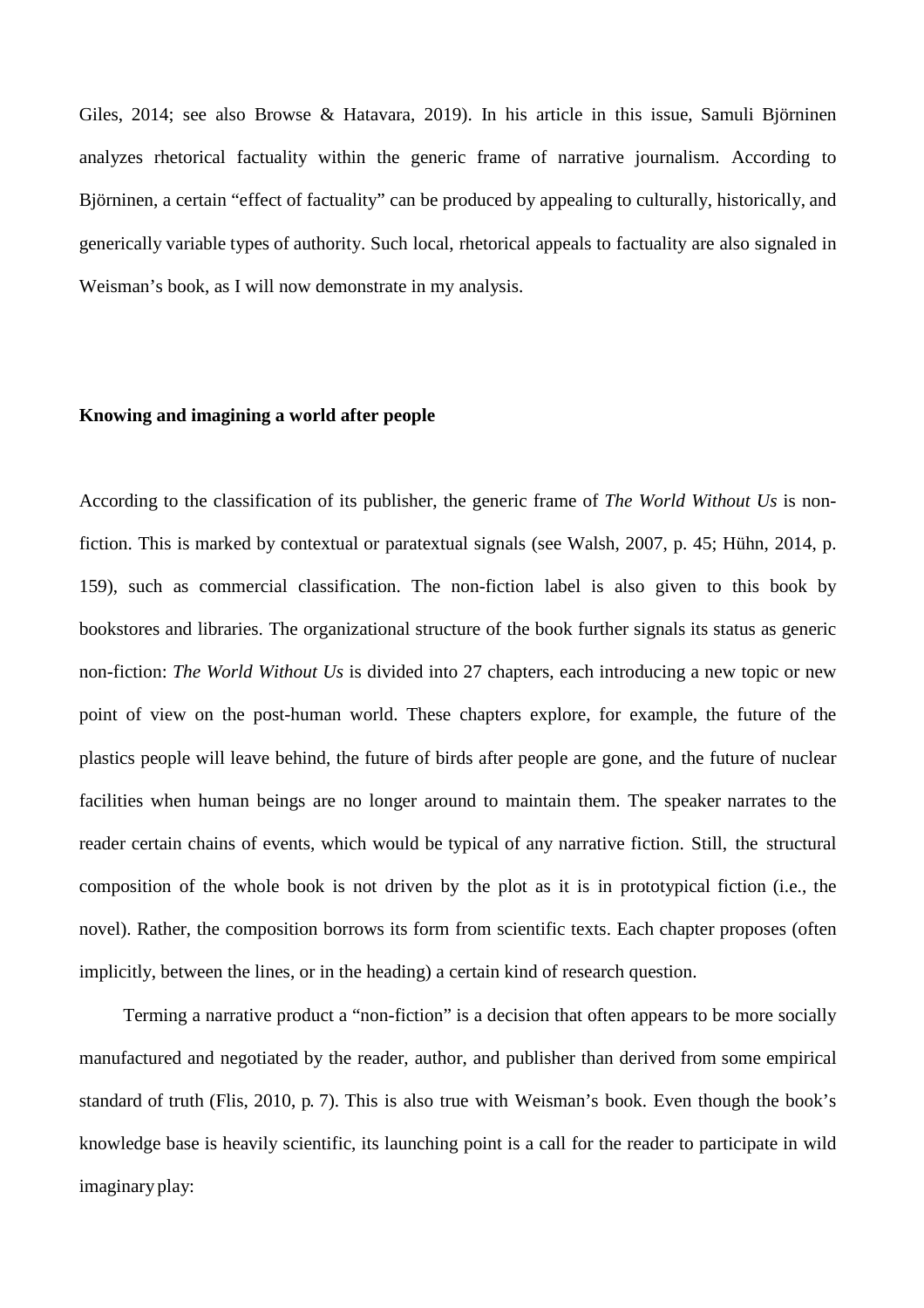[P]icture a world from which we all suddenly vanished. Tomorrow.

Unlikely perhaps, but for the sake of argument, not impossible. Say a Homo sapiens-specific virus—natural or diabolically nano-engineered—picks us off but leaves everything else intact. Or some misanthropic evil wizard somehow targets that unique 3.9 percent of DNA that makes us human beings and not chimpanzees or perfects a way to sterilize our sperm. Or say that Jesus [--] or space aliens rapture us away, either to our heavenly glory or to a zoo somewhere across the galaxy. (Weisman, 2007, p. 5.)

Weisman instructs the reader to imagine the extinction/disappearance of humans. Here it is noteworthy that Weisman refers playfully to generic fictions: An "evil wizard" targeting human DNA, "space aliens," and a "diabolically engineered virus" are characters and tropes from science fiction or fantasy rather than serious threats to human existence. By referring to these conventionally invented characters and tropes, the communicator signals these reasons are not to be understood as something that actually could happen. Within a global frame of non-fiction, Weisman initially employs fictionality as a communicational strategy. As Garrard (2012, p. 51) notes, this quite extraordinary rhetorical maneuver liberates Weisman, allowing him to imagine and narrate the future of the world without any human presence: the reclamation of cities, the lingering toxins in the ecosystem, and the annihilation of our culture after humans are long gone. The launching point of the book is artificial and impossible, but it is needed to be able to discuss the future of non-human nature.

Obviously, the basic problem of predicting the future is that it cannot be known with absolute certainty. *The World Without Us* is an effort to know the future after an (unlikely) sudden human extinction. Still, not all future predictions can be treated as fictionality, because not all are signaled as such. In Weisman's book, the problem of knowing the future is approached by underlining the fictionality of the starting point of this imaginary play, but paradoxically also by signaling that the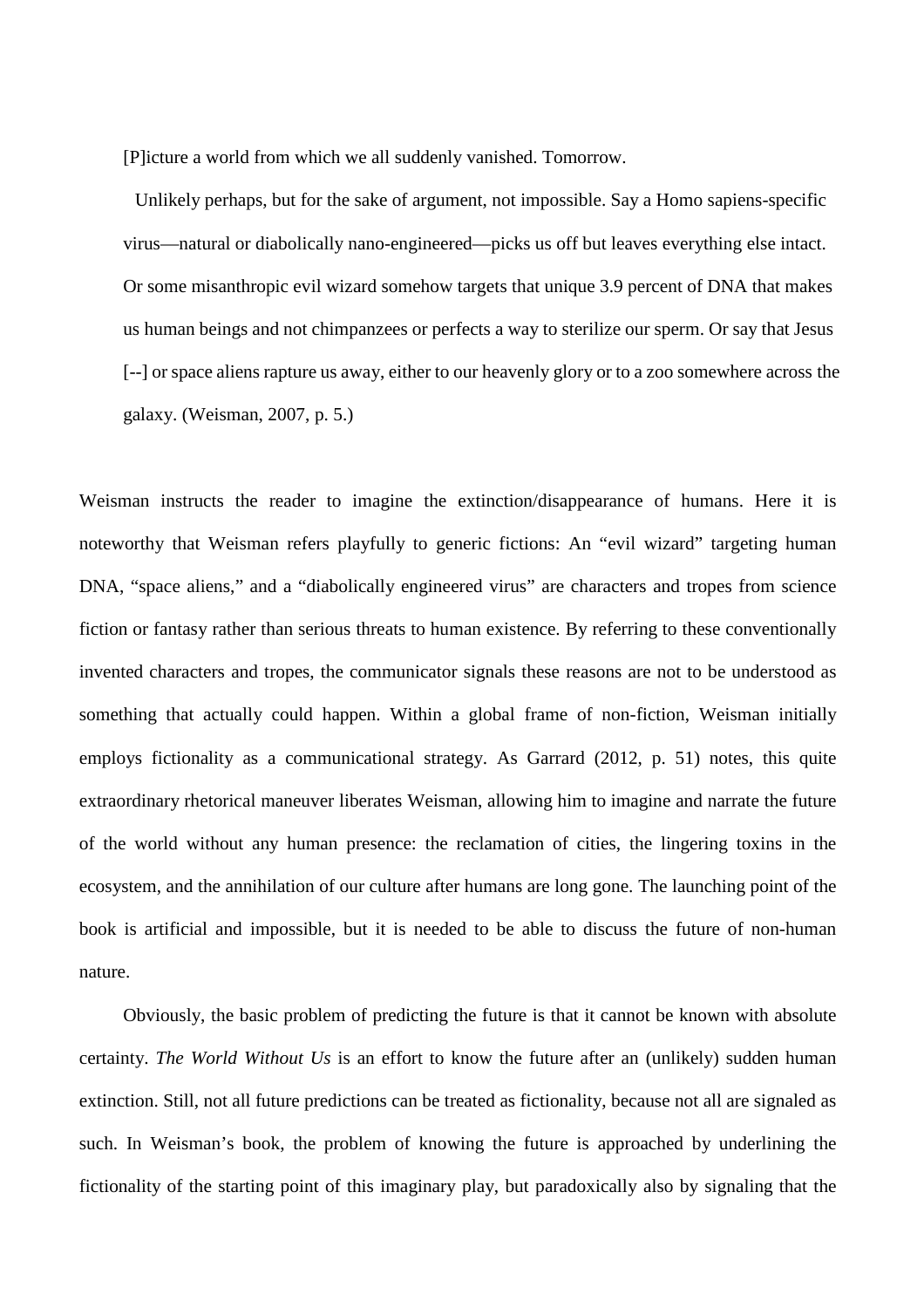future after humans may be known. The latter rhetoric effect is achieved with two argumentation strategies: firstly, by referring to what has already happened and processes already witnessed; and secondly, by referring to "research" and expertise. The first strategy entails that the future is predicted based on historic events. Thus, the post-human world is narrated and imagined through recourse to knowledge about nature as it existed before humans, with the narrator extrapolating this knowledge to the world after humans. The second strategy entails the embedding of a wide range of interviews with scientists and other experts. Within the genre of journalism, the use of expert interviews or existing research results is a traditional signal of factuality. Interviews borrow the authorial voice of the expert, and texts can emphasize the truth-value of what is said in this way. The authority of the narrating voice is constantly emphasized in *The World Without Us* by referring to a certain interviewee or "research," which, for instance, "suggests that more birds die by simply colliding with powerlines than from being zapped by them" (Weisman, 2007, p. 249). This is part of the *ethos* of the text. As Liesbeth Korthal Altes (2014, p. 7) notes in *Ethos and Narrative Interpretation*, the reader always establishes the narrator's or author's ethos, which helps the reader to "get" his or her tone and assess how the represented actions and perspectives are to be taken. The speaker's stance in *The World Without Us* is in this sense two-fold. The authorial voice of the texts can be playful, like in excerpt quoted above, or authoritative and knowing.

However, the knowledge of the authority also has interesting fractures. The following excerpt is from a chapter called "Polymers are forever," which evaluates the fate of plastic. The expert interviewed is Richard Thompson, a marine biologist from the University of Plymouth. Thompson is asked whether plastics would start to break down naturally, and assuming they did, whether they would release dangerous chemicals sometime far in the future:

Richard Thompson didn't know. Nobody did, because plastics haven't been around long enough for us to know how long they'll last or what happens to them. His team had identified nine different kinds in the sea so far, varieties of acrylic, nylon, polyester, polyethylene,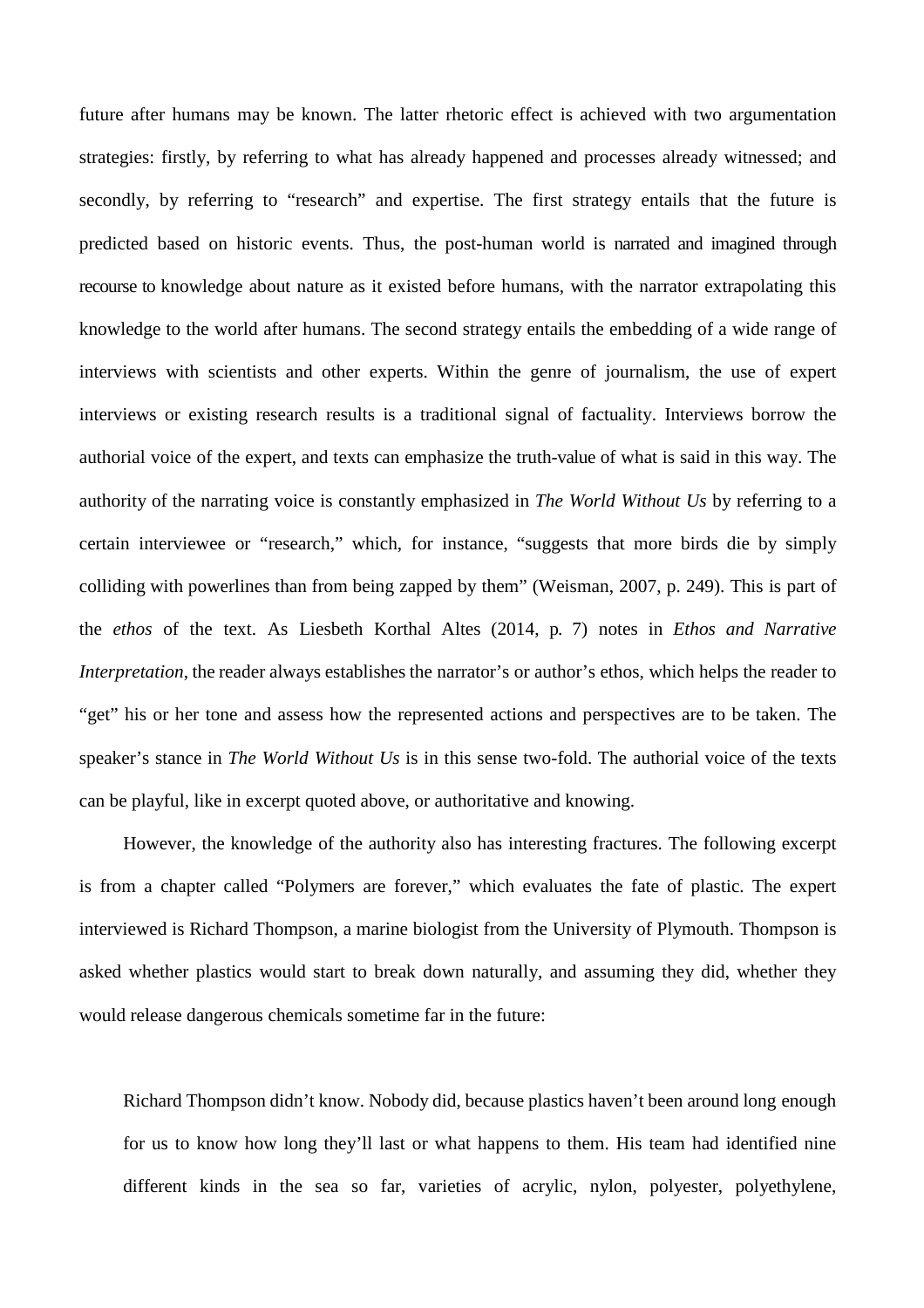polypropylene, and polyvinyl chloride. All he knew was that soon everything alive would be eating them. "When they get as small as powder, even zooplankton will swallow them." (Weisman, 2007, p. 146.)

The text uses some traditional or generic rhetorical signals of factual discourse. The author here appeals to the authority of an academic expert, whose expertise is emphasized by use of the specific terminology of different forms of plastic. The free direct speech at the end of the excerpt accentuates that this is what the interviewee said, without the author's interference. By appealing to the authority of the biologist, the text creates a certain kind of referential connection to the reality outside the text. However, the interviewed marine biologist cannot answer the questions. Paradoxically, this ignorance also becomes an important part of the text's rhetoric. The first sentence proclaims some shocking information: if Thompson does not know, no one does. The unknowability of the future of plastics becomes horrifying proof of the fact that regardless of all the expertise we have gathered, we do not know the future. This kind of argumentation justifies the use of fictionality in other parts of the book. If the future cannot be fully known, it must be imagined. This is the unwritten rule of the whole book. Indeed, the limitations of human knowledge are highly important to the ethos of the text. The post-humanist worldview of the book does not, at least fully, believe in the human ability to correct their actions. Weisman's book tells us that regardless of all the human knowledge and expertise, nobody really knows the future with absolute certainty, but what we do know shows that we should respect nature instead of destroying it. Here the form of the text and the message intertwine.

Above, I have discussed the certain rhetoric appeals to factuality, which I located in the authoritative voice and borrowed authority of interviewed experts. By signaling factuality, the text contests reliability, but at the same time certain fractures of reliability are important to the communicated ecological theme of the book. Compared to the factual discourse in the scenes that include interviews with experts, the playful invitation to the reader to imagine a post-human world at the beginning of the book is very different. The excerpt analyzed above shows how such a local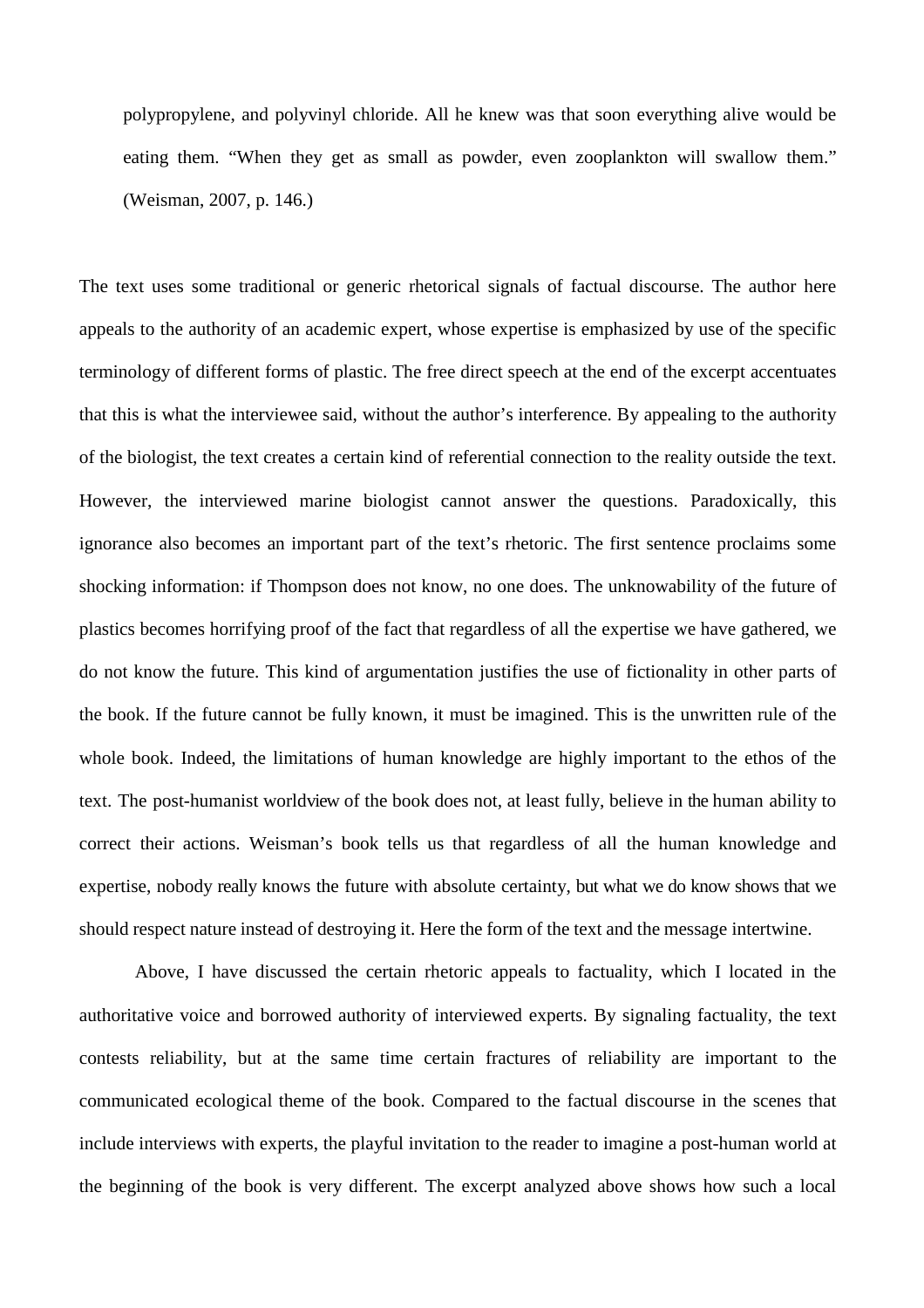fictionality can be utilized within the global generic frame of non-fiction in order to achieve some rhetorical purpose, which here is to allow an imaginative scenario, albeit one that is observed carefully. I will next discuss whether *The World Without Us* should be treated as a thought experiment, and how thought experiments are related to the rhetorical uses of fictionality.

## **Thought experiments and scenarios as forms of narrative fictionality**

As Nielsen et al. (2015, pp. 63–64) remind us, fictionality is founded upon the basic human ability to imagine. Many non-fictional textual or other practices are therefore fundamentally based on imagining. Rhetorically signaled fictionality is also utilized in thought experiments, scenario thinking, risk assessments, and many societal and political fields. We constantly employ fictionality outside generic fictions, and therefore the non-fictive discourse is always full of "hypotheticals, counterfactuals, speculations and other deviations from the actual" (Nielsen et al., 2015, pp. 63–64). "What if" projections, "if only" regrets, and thought experiments can all be part of the field of fictionality. According to this meaning, the scientific discourse of hypothesis is also based on scenarios.

The following excerpt is from the beginning of the book. Here Weisman prompts readers to first imagine their own everyday surroundings and then imagine the same location but without any humans:

Look around you, at today's world. Your house, your city. The surrounding land, the pavement underneath, and the soil hidden below that. Leave all in place but extract the human beings. Wipe us out and see what's left. How would the rest of nature respond if it were suddenly relieved of the relentless pressures we heap on it and our fellow organisms? How soon would, or could, the climate return to where it was before we fired up all our engines? (Weisman,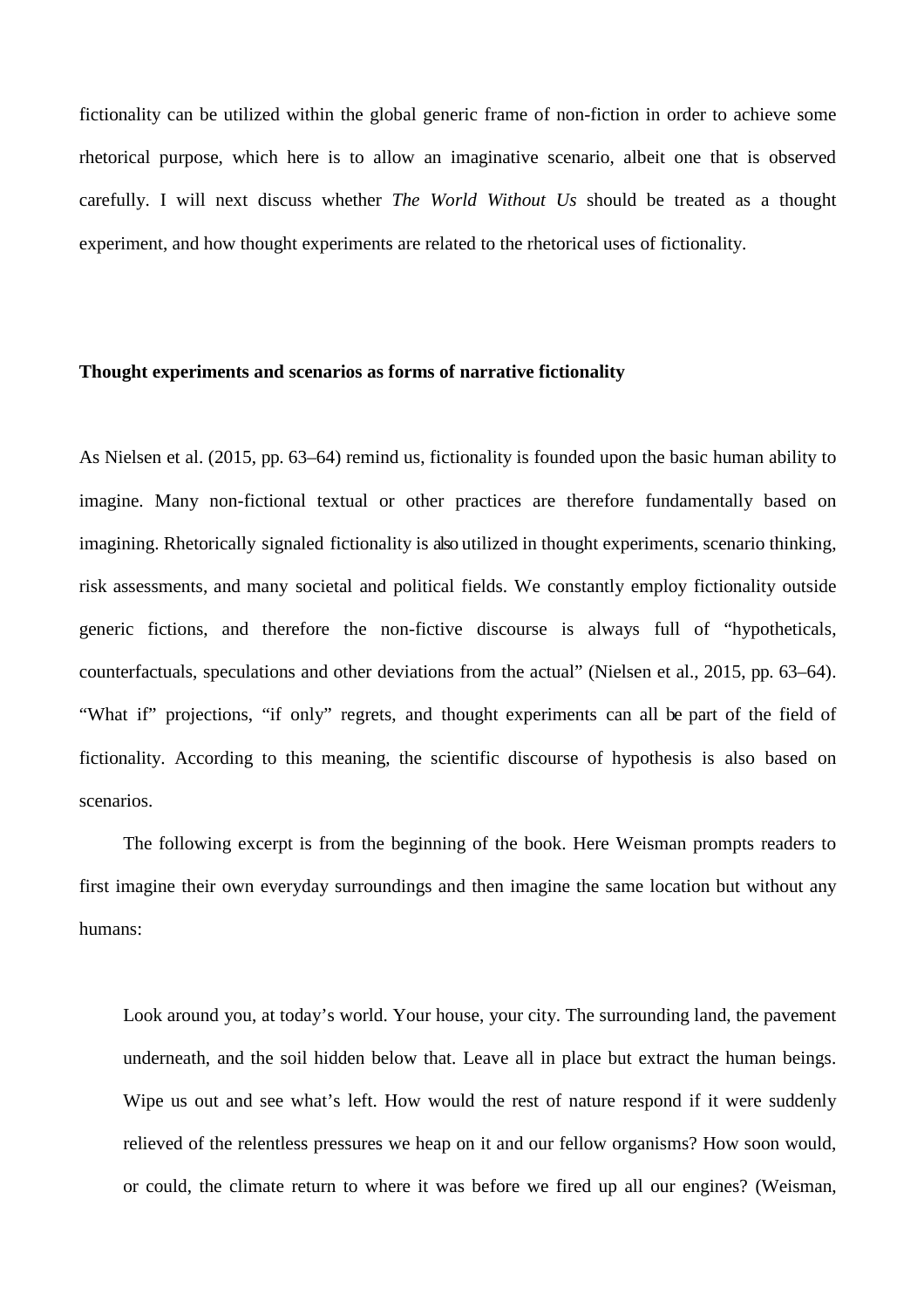## 2007, p. 5.)

Here the text signals the movement to the mode of fictionality through direct address to the reader: The speaker invites the reader to consider a certain scenario, namely the unexpected disappearance of humans. The crucial instruction to the reader is "Wipe us out." The pronoun "us" binds the reader and the speaker together as humans, as those to be wiped out. Already the name of the book strongly suggests a certain position to the reader. The title is not "The World Without Humans" but *The World Without Us*, where we—the author, the readers, and all other humans—are denied agency in the fictive world this book imagines. Paradoxically, the first-person plural in the narration personalizes humans and therefore commits the reader even more strongly to the act of producing a world without her/himself. The reader is therefore asked to commit a kind of self-erasure. From the point of view of narrative studies, the fictional future world without human subjects poses an interesting dilemma in terms of narrative subjectivity and narrating human experientiality (Fludernik, 1996, pp. 12–13). As an essential human sense-making activity, the narrative process is always inherently anthropocentric, because the frame of reference is human experientiality (Fludernik, 1996, p. 13; Walsh, 2007, p. 106; Caracciolo, 2018, p. 304). This is something I will discuss in more detail in the next section. For now, I will concentrate on the launching point of the book as a rhetoric move that frames the whole work as a thought experiment.

The inventive nature of the imaginative task is openly communicated to the reader in hypothetical formulations: "if" and "would" underline that which follows is only one possible scenario of many. It is important to note that the speaker does not translate non-fictional subject matter into something fictional, but rather the speaker adopts a communicative stance from where he invites the audience to recognize that he has temporarily stopped conforming to the limitations of referentiality in order to accomplish some rhetorical end. The author and his audience share an understanding of the borders between fictionality and non-fictionality (see also Nielsen et al., 2015, p. 62). Here, the movement to fictional discourse is marked so clearly that there is no doubt the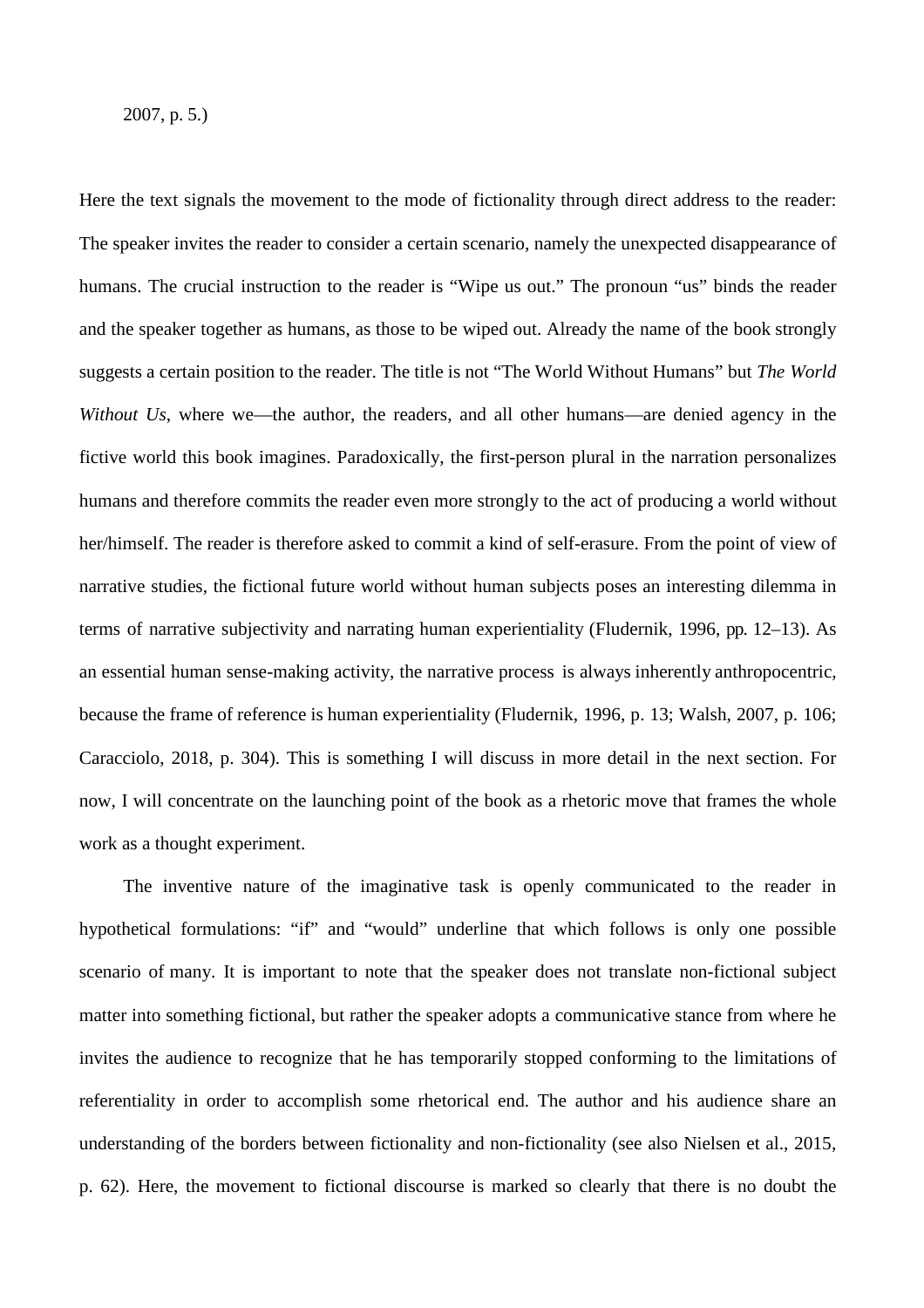reader would not recognize this rhetorical move.

The disanthropic scenario of *The World Without Us* is an interesting concept among "what if" projections, "if only" regrets, and thought experiments. Scenarios are also connected to the blend of factual and fictional rhetoric. Scientific discourse is based on scenarios, as every hypothesis is itself a scenario. Consequently, one can reasonably argue that scenarios sit at the crossroads of scientific and fictional discourse, at a place where their boundaries are blurred. Weisman's disanthropic vision can also be classified as a thought experiment, a classification closely related to scenario thinking and "what if" projections. In his article "Fictional vs. Factual Narration" (2012), Jean-Marie Schaeffer defines thought experiments as counterfactual deductive devices giving rise to valid conclusions that are integrated into a real-world belief system. Thought experiments are forms of fictionality widely used in philosophy or other fields of research, such as physics. Thought experiments differ from other scientific experiments in that the actual experiment is not meant to be conducted physically. The experiment takes place only at the level of the imagination, and it is communicated as such.

Thought experiments are often classified as short fictional narratives (fictional in the generic sense) used within the genre of scientific writing (Egan, 2016, p. 139). It remains questionable whether or not works of literary fiction can be treated as thought experiments, even though there are a number of similarities between thought experiments and other kinds of fictional narratives (see Klauk, 2011, p. 30). David Egan (2016, p. 139) has noted that this analogy between thought experiments and literary narrative fiction is often used when discussing the epistemological value of fiction—that is, how works of fiction can be sources of knowledge. The thought experiment is a valuable tool that makes it possible to experiment with ideas. In this sense, I find it justifiable to classify Weisman's book as a thought experiment, even though the global frame of the text is nonfictional and this thought experiment is book-length. The rhetorical aim of the act of "wiping us out" is to enable the sketching of a world suddenly without humans, even though this kind of disappearance is unlikely. In *The World Without Us*, the thought experiment is used to gain or offer knowledge about the power relations between humans and non-human nature.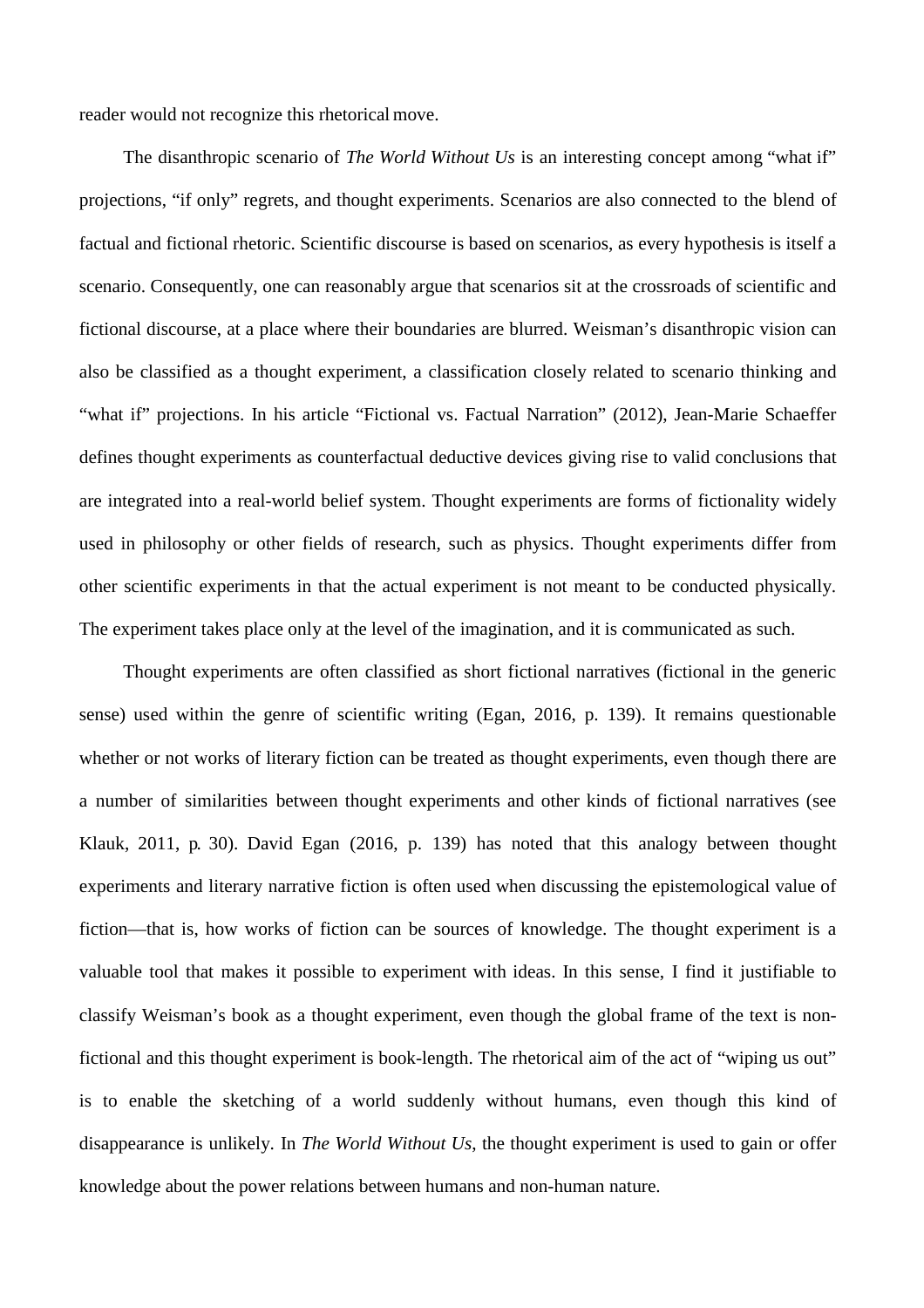Understanding *The World Without Us* as a thought experiment does not mean it should also be understood as literary narrative fiction; rather, it shares some qualities of literary narrative fiction. Egan (2016, pp. 140–143) specifies several features that dissociate thought experiments from literary narrative fictions. For example, unlike literary fictions, thought experiments are used to make arguments, and the types of criticism we apply to thought experiments and works of literature differ. Egan's reasoning seems to be connected first to the rhetorical purpose of utilized fictionality within argumentation (even though Egan does not refer to the rhetorical theory of fiction) and second to the reception these thought experiments receive (criticism). It is remarkable that he does not argue that thought experiments and literary narrative fictions are essentially different; he rather states that the use of thought experiments in a rhetoric sense is different. The same reasoning is used by Klauk (2011, p. 32), who presents the three steps philosophical thought experiments typicallyhave:

a. We imagine a scenario.

b. We judge the scenario concerning a certain question.

c. We make use of this judgement.

Most literary fictions do not feature all of these steps. Even science fiction narratives, which often utilize the form of a thought experiment, lack the evaluation or judgement of the presented argument (within the text—readers can still evaluate the credibility of the scenario in their reception). Weisman's non-fiction book, on the other hand, includes all three steps, even though the form of the book does not seem to follow the more traditional form of the thought experiment as a short narrative within a longer argument. Steps b and c are taken in the book's final chapter, where the author discusses his preceding chapters and demonstrates his thought experiment:

Yet the biggest elephant of all is a figurative one in the planet-sized room that is even harder to ignore, although we keep trying. Worldwide, every four days human population rises by 1 million. Since we can't really grasp such numbers, they'll wax out of control until they crash, as has happened to every other species that got too big for this box. About the only thing that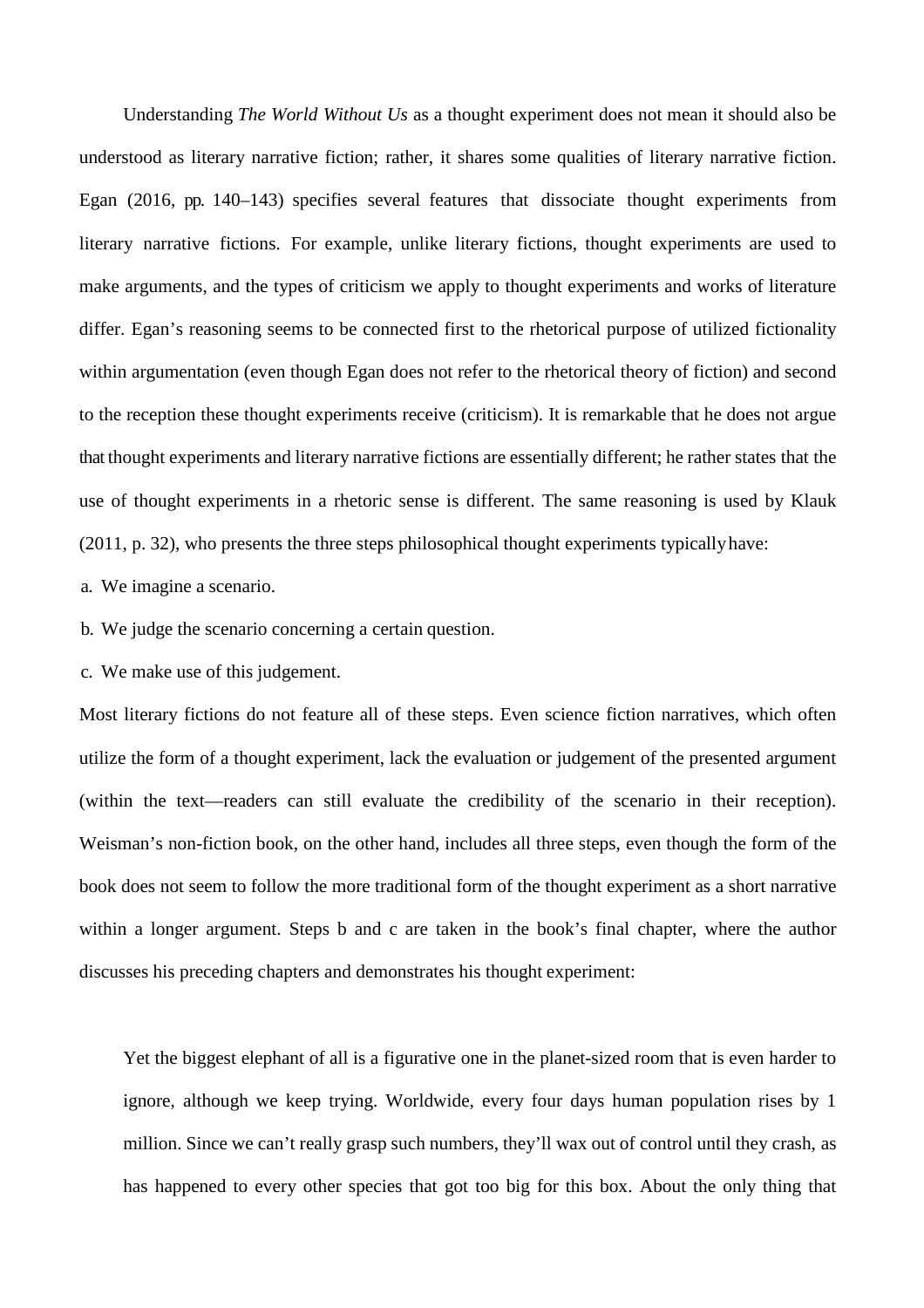could change that, short of the species-wide sacrifice of voluntary human extinction, is to prove that intelligence really makes us special after all. (Weisman, 2007, p. 348.)

The speaker addresses readers here through several scaled metaphors: planet Earth is represented as a room or box, both of which are limited spaces and in danger of becoming too crowded, and population growth is the 'elephant in the room'. These metaphors of scale attempt to make the often abstract and multifaceted problem of the Anthropocene understandable (about scales and Anthropocene narratives, see Caracciolo, in press). In this quotation – and throughout the final chapter of the book—the thought experiment of wiping out human beings is reflected on and concluded: it outlines what follows from all the information gathered on the "what if" projection of all humans disappearing. The rhetorical aims of the speaker are clear: this is a book with a strong ecological message, and it is emphasized in the final chapter. The carefully studied thought experiment of a vanished humankind turns out to be subordinate to the ecological message of posthumanism.

Thought experiments are a conventional way of utilizing fictionality within factual text types like science, and they are therefore a good example of local rhetorical fictionality. Even though *The World Without Us* does not use the thought experiment in the most traditional sense (that is, as a short narrative used to make a certain point), it certainly bases its argumentation on a thought experiment that is clearly signaled as fictional As I noted above, thought experiments are not to be confused with literary narrative fictions. Weisman's book displays several narrative qualities, but, for example, in its lack of an overarching plot or experientiality of characters in the post-human world, it differs significantly from the form of the novel. In the next section, I will discuss the narrative qualities of Weisman's book, especially the world-building and the paradoxical nature of imagining a post-human world through human consciousness.

#### **The inevitably invented and impossible post-human world**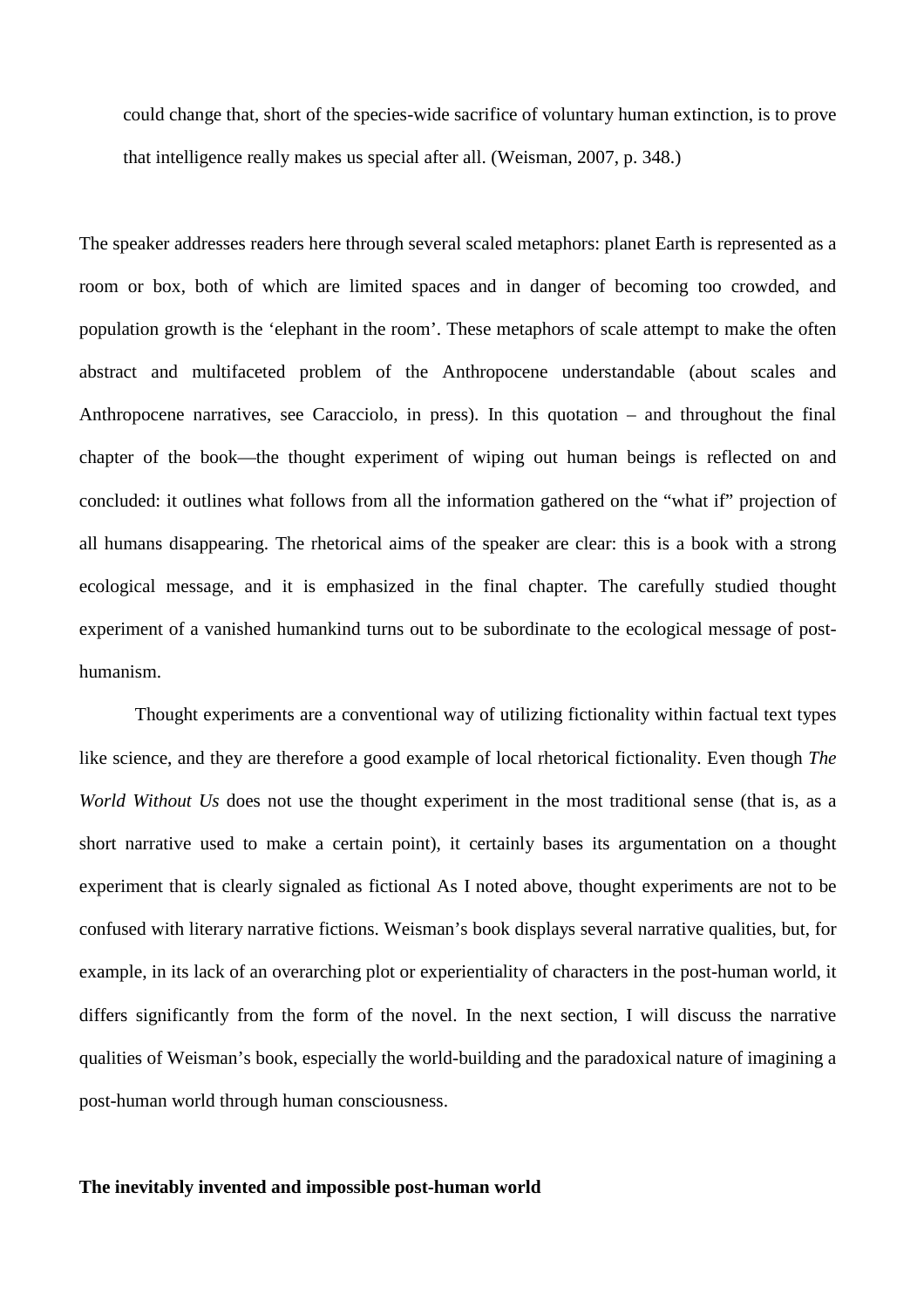According to many narrative theorists, every narrative leads to the construction of a world (Ryan, 2019; 2001; Schaeffer, 2012). Non-fictional narratives are no exception. For example, Marie Laure Ryan has shown that both fictional and non-fictional narrative texts invite readers to imagine a world:

The difference between fiction and nonfiction is not a matter of displaying the image of a world versus displaying this world itself, since both project a world image, but a matter of the function ascribed to the image: in one case, contemplating the textual world is an end in itself, while in the other, the textual world must be evaluated in terms of its accuracy with respect to an external reference world known to the reader through other channels of information. (Ryan 2001, pp. 92–93.)

The question of referentiality is important when analyzing fictionality, since fictionality is often connected to non-referentiality (see Hühn, 2014). For example, Dorrit Cohn (1999, p. 13) has compared fiction to historiography and emphasized that the former creates its referent world by referring to historiography. Non-referentiality seems to be a disjunctive feature of fiction as a genre. As Cohn points out, non-fiction is referential, whereas fiction can be—but does not have to be referential. Of course, it would be hard to imagine a piece of fiction without any referential relation to the actual world outside of the narrative, since as many possible-worlds theorists and cognitive narratologists argue, narrative comprehension is always based on real-world cognitive frames and scripts. Ryan (1991), for example, uses the concept of *the principle of minimal departure*, which entails that readers alter their realistic expectations only when the narrative explicitly forces them to do so. Referentiality or non-referentiality are always matters of degree, even though compared to (generic) non-fiction, (generic) fiction is allowed to take more liberties with the reader's imagination.

Nielsen et al. (2015, p. 68) suggest that fictionality can generate an overlay of fictionality and referentiality: "Fictionality often provides for a double exposure of imagined and real." They argue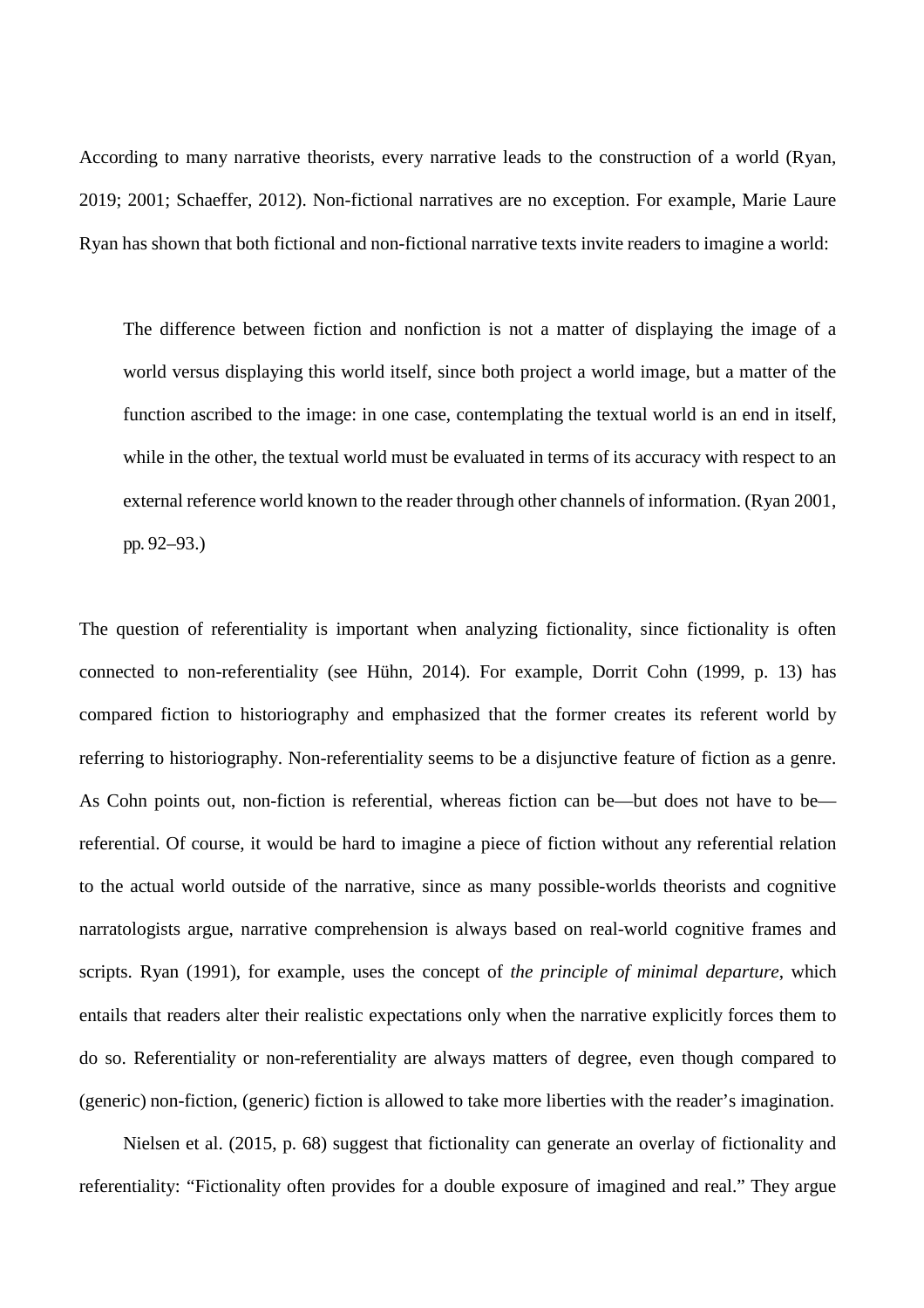that fictive communication can invite the reader to "map" an engagement with representations of "what is" onto "what is not." In turn, this mapping can affect the reader's sense of reality. This creates a "double exposure" of two worlds—the fictive world and the actual world—which can also be a double exposure of two times—the present and the future (Nielsen et al., 2015, p. 68). As such, fictionality may not be interpreted as being literally true, yet it is can have the capacity to shape our beliefs about the actual world (see also Gjerlevsen & Nielsen, 2017).

*The World Without Us* continually entails a "double exposure," since it overlays the fictional or hypothetical "what if" onto the present day. In the following excerpt, the book imagines what would happen if New York's subway pumps stopped pumping.

Even if it weren't raining, with subway pumps stilled, that [the flooding of New York's subway system] would take no more than a couple of days, they estimate. At that point, water would start sluicing away soil under the pavement. Before long, streets start to crater. With no one unclogging sewers, some new watercourses form on the surface. Others appear suddenly as waterlogged subway ceilings collapse. Within 20 years, the water-soaked steel columns that support the street above the East Side's 4, 5, and 6 trains corrode and buckle. As Lexington Avenue caves in, it becomes a river. (Weisman, 2007, p. 30.)

The "they" mentioned in the first sentence of this extract are New York City Transit's superintendent of Hydraulics and the level one maintenance supervisor of Hydraulics Emergency Response. Here again, we can see the rhetorical effect of borrowing the expertise of interviewees in order to strengthen the auctorial ethos of the text. In addition, the geographical referentiality of New York and the technical details suggest factuality. The train tunnels and streets are all existing places, details of the Big Apple's cartography. Despite these signals of factuality, the imagined future of New York's waters is inevitably invented—that which is depicted has not yet happened. The signals of this fictionality are given syntactically, using the conditionals "if" and "would" (as has been seen in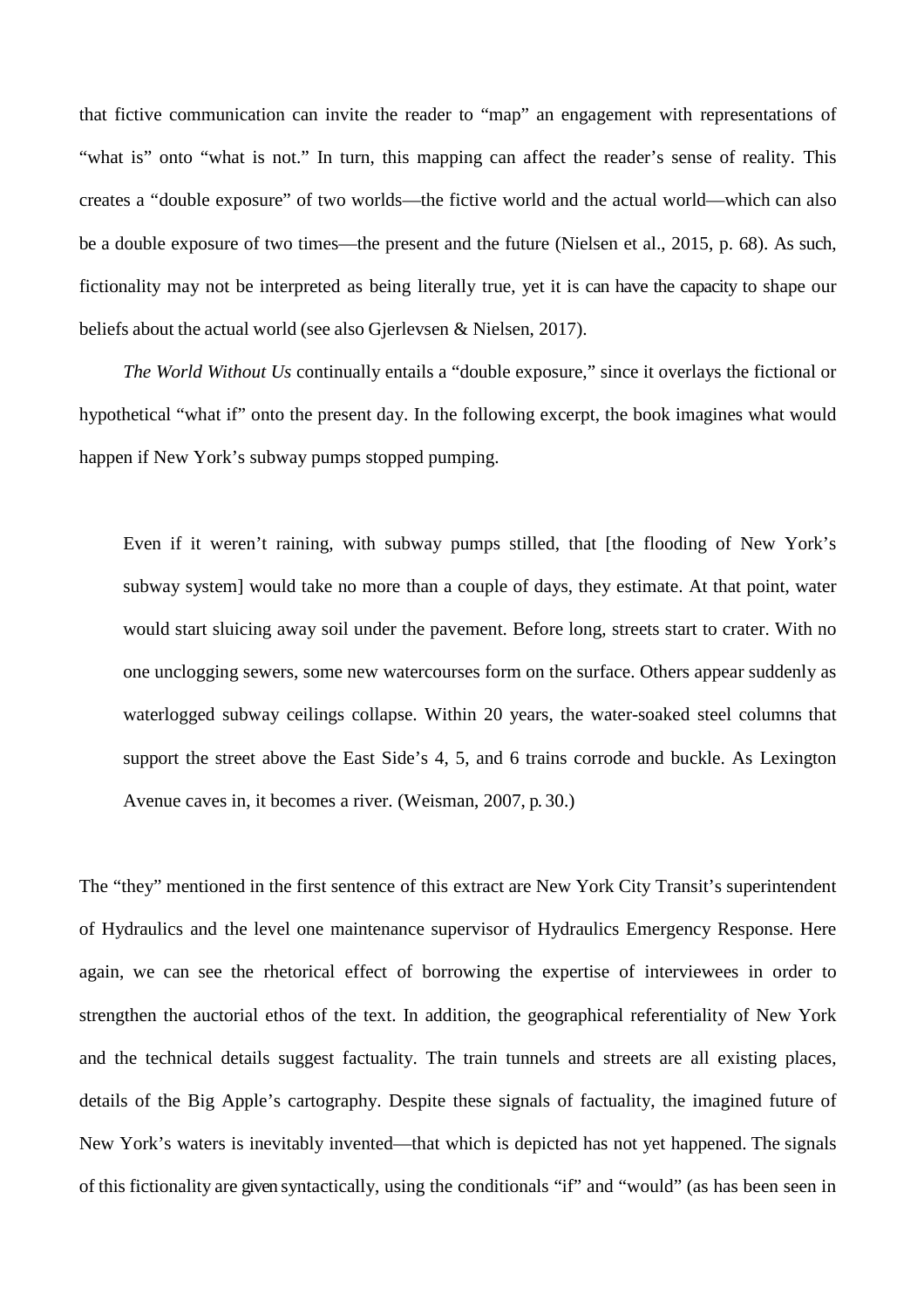examples from *The World Without Us* previously discussed; see also Gjerlevsen & Nielsen forthcoming). The subsequent claim that steel columns "corrode and buckle" is not hedged with conditionality, though the adverbial phrase "within 20 years" does present this as a future scenario. Here, the text consequently combines the referential, factual frame of the geographically existing New York and the knowledge of the interviewees with a non-referential, fictional account of an uninhabited, flooded city. The excerpt offers a double exposure of the imagined and real in the sense discussed by Nielsen et al. (2015, p. 68).

With the constant use of the hypothetical and possible language clearly signaling fictionality in the textual rhetoric in addition to the constant movement between the temporal levels of "now" and the (hypothetical) future, *The World Without Us* actually constructs two different worlds with two different narratives. The first is the temporal now, where the experts and scientists in very different settings and geographical locations across the world answer the questions of the invisible interviewer. The journalist (Weisman) does not always reveal himself in these interviews, but clearly masters the text and leads the interviews in a certain direction. Whilst the story of a journalist traveling around the world and gathering huge amounts of information in order to understand the possible future of the planet after the unlikely disappearance of human beings is not narrated explicitly, the reader is likely to infer that this happened in order to generate the story of the book. Actually, this level of the story is explicitly narrated in the Acknowledgements, where Weisman tells readers about the writing process and thanks the "large supporting cast of humans" (Weisman 2007, p. 356); "cast" is interestingly fictionalizing, since it is drawn from the language of theatre and film. The second world is the hypothetical future world without humans. The construction of this world is generated with the help of many scientists and other experts to predict a world neither the author nor the reader will ever actually be able to experience. This second world is mostly signaled by hypothetical expressions that distance the reader from the experientiality of the post-human world.

An even greater distancing effect is the pure impossibility of a post-human world being experienced by humans. Monika Fludernik (1996, p. 13) has approached experientiality as reflecting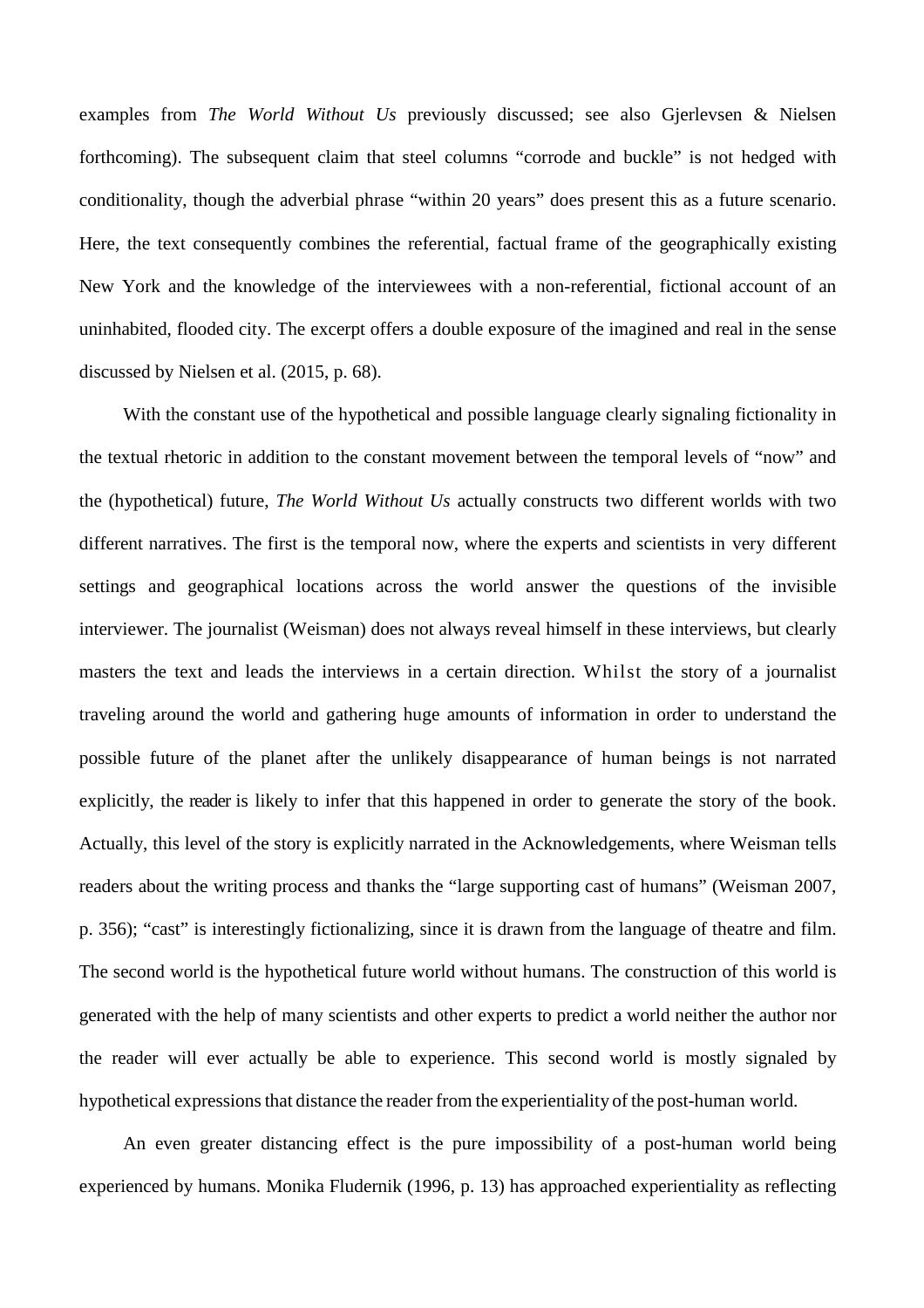a cognitive schema of *embodiedness* that relates to human existence and human concerns. As Marco Caracciolo (2018) notes, various aspects of narrative are thoroughly embodied: Real-world bodily experience helps the reader to flesh out storyworlds and their inhabitants. The body involved in our narrative comprehension is always the human body. For this reason, prototypical stories are inherently anthropocentric: they are driven by the human(-like) characters' intentions and focus on events that are "commensurable with the lifespan of human beings" (Caracciolo, 2018, pp. 304–305). The posthuman future world imagined in Weisman's book is therefore impossible precisely because it is beyond the reach of human experience. Furthermore, epistemological questions regarding the knowability of a post-human world make this world difficult to imagine (Kohlmann, 2014, p. 661). How can one narrate a world that exists without being perceived by humans? The following quotation is an example of such a narration that tries to portray what the post-human world would actually be like:

Ruins of high-rises echo the love song of frogs breeding in Manhattan's reconstituted streams, now stocked with alewives and mussels dropped by seagulls. [--] With bridges finally down, tunnels flooded, and Manhattan truly an island again, moose and bears swim a widened Harlem river to feast on the berries. (Weisman, 2007, pp. 44–45.)

In this excerpt, Weisman depicts the future of post-human New York now populated by animals. Compared to the previous quotation I analyzed, it is notable that the hypothetical "if" and "would" are not utilized here, and the grammatical tense used is, exceptionally, the present-tense. The text invites the reader into an embodied imaginative experience by appealing to the soundscape filled with voices of breeding frogs and the sight of large mammals crossing the Harlem River.

In this excerpt, the readers get to experience the future as invisible observers. As readers, we are momentarily present in a future world empty of humans. The absence of the explicit narrator or focalizer makes it hard to localize the deictic center of the narration. Thinking about the reader's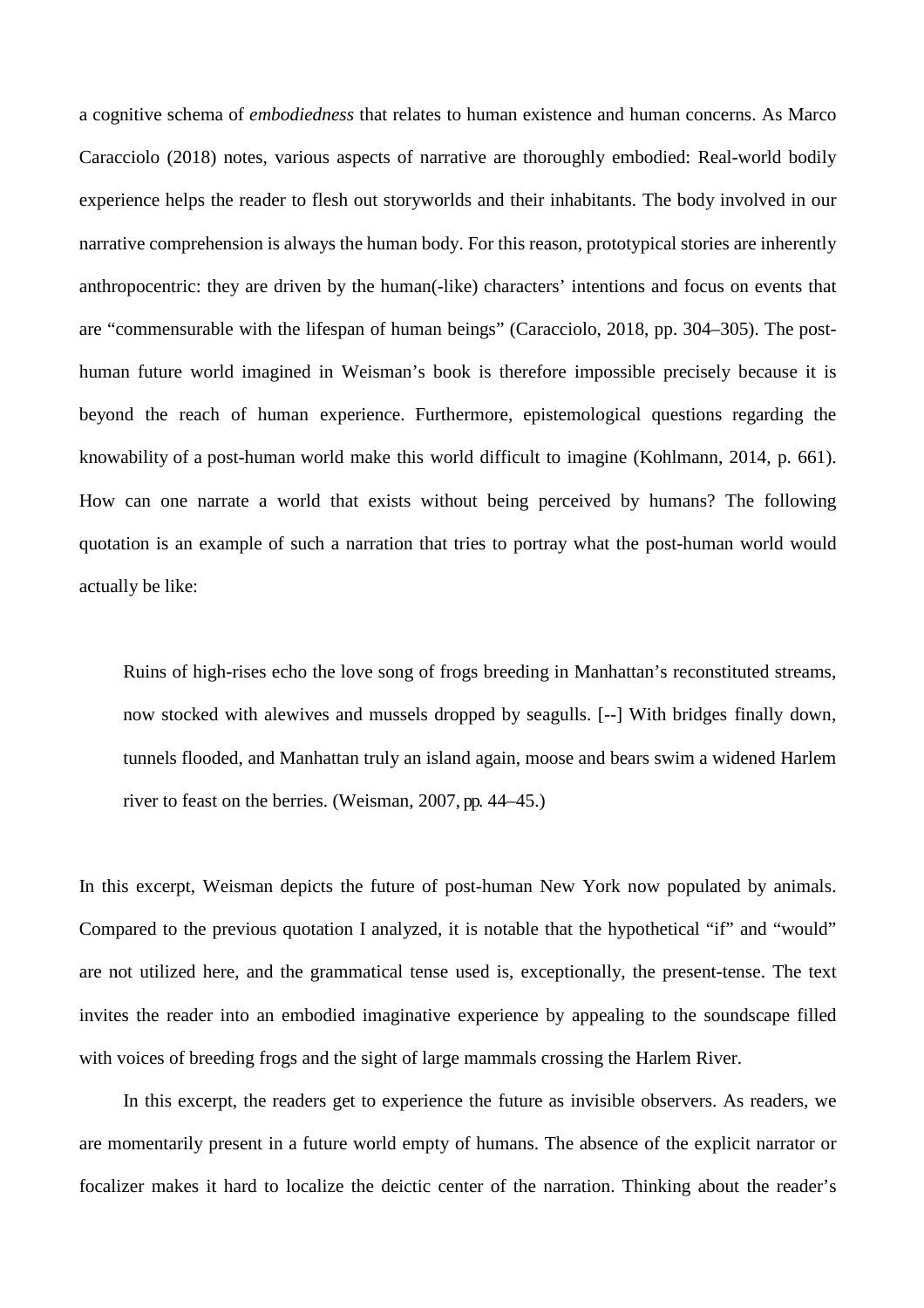embodied cognition, the positioning of the reader is nevertheless unstable and floating. Who, then, is narrating the text or focalizing the world of *The World Without Us* in the excerpt above? Here Ann Banfield's (2019, p. 105) concept of the *empty deictic center* is useful. Banfield compares the empty deictic center to the representations produced by modern scientific instruments and photography. Such instruments have the ability to reveal times and places no one has ever seen before and the appearance of things no one is present to witness, such as outer space (Banfield, 2019, p. 105). A similar kind of effect is produced momentarily in this text. We can imagine an abandoned camera still recording even though the human race has already disappeared. However, this is not the deictic nature of the whole text. Soon, the author returns to the global frame of non-fiction and reminds the readers of the factual nature of his vision by interviewing art conservator Barbara Appelbaum. However, these kinds of flashes of the future world challenge the generic frame of non-fiction by allowing the reader a presence in a world that is obviously impossible to reach.

Pieter Vermeulen (2017, p. 876) has traced a new literary figure that appears in the literature of the Anthropocene; it is the trope of the posthumous reader who "remains to read the traces left by civilization. Such a future reader provides a perspective from which the tale of ongoing human error can be narrated with the benefit of hypothetical hindsight." This impossible communicative situation, which is outside human experience but paradoxically captured by the anthropocentric worldview, makes disanthropic narratives an interesting combination of signaled fictionality and factuality.

#### **Conclusion, or how to die in the Anthropocene?**

"How long would it take to recover lost ground and restore Eden to the way it must have gleamed and smelled the day before Adam, or Homo Habilis, appeared?" (Weisman, 2007, p. 5), asks Weisman at the very beginning of his book. This question is part of the setting of the book, launching the thought experiment of what would happen if all humans suddenly disappeared. The quotation refers explicitly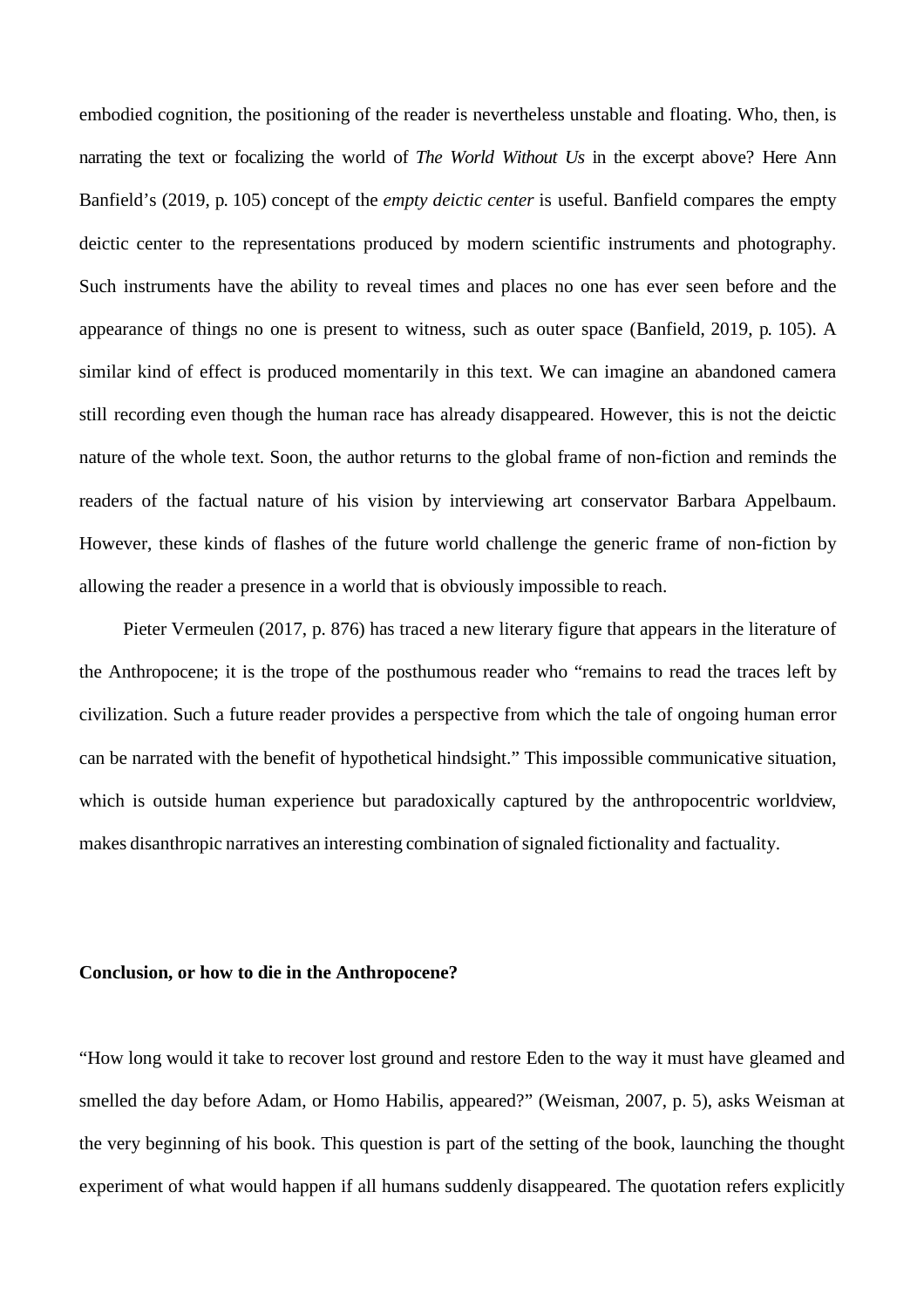to the Biblical Eden myth and suggests that the whole human species should be seen as plague species without which the world would still be an earthly paradise.

As I noted in the introduction, the apocalyptic narrative is a tradition most often utilized in generic fiction (or religious texts). Post-human non-fiction apocalypses like Weisman's book are very aware of the fictional genre in which they participate and consciously resist the genre of literary apocalypses, wherein the apocalypse is an opportunity for civilizational renewal (see Kohlmann, 2014, p. 662; Berger, 1999, p. 7). In Weisman's book, the human-free world is not just a negative and terrifying vision of human extinction; the disappearance of humans would allow other species to live in a new earthly paradise. In contemporary society, the threats of global environmental crises and population growth encourage us to imagine the total end of the human race. In disanthropic narratives, this end is not necessarily represented as exclusively bad and terrifying— the imagined future without humans also has its utopian undertones. However, and despite the utopian undertones of the book, the primary rhetorical aim is to warn us as readers. With knowledge gained from numerous scientists and experts, Weisman proves that humans have already left footprints all over the natural world, marks that will remain long after we are gone. Weisman also warns that our destructive environmental behavior could at some point lead to our extinction, even though that would not happen as suddenly as in the scenario presented in the book.

My analysis of Alan Weisman's *The World Without Us* demonstrates that the book uses the rhetorical strategies of both factuality and fictionality in building this warning ethos and ecological message. As I have argued, the launching point of the book is clearly signaled as fictional: the reader is invited to participate in a thought experiment where humans are suddenly, unnaturally, and artificially wiped out. Despite this signaled invention being emphasized from the very beginning of the book, the experiment is performed carefully and with the application of a wealth of scientific knowledge. Weisman therefore also uses many of the rhetorical signals of factual discourse. The author constantly appeals to the authority of academic experts, and in this way the text creates a certain kind of referential connection to the reality outside the text, even though the future world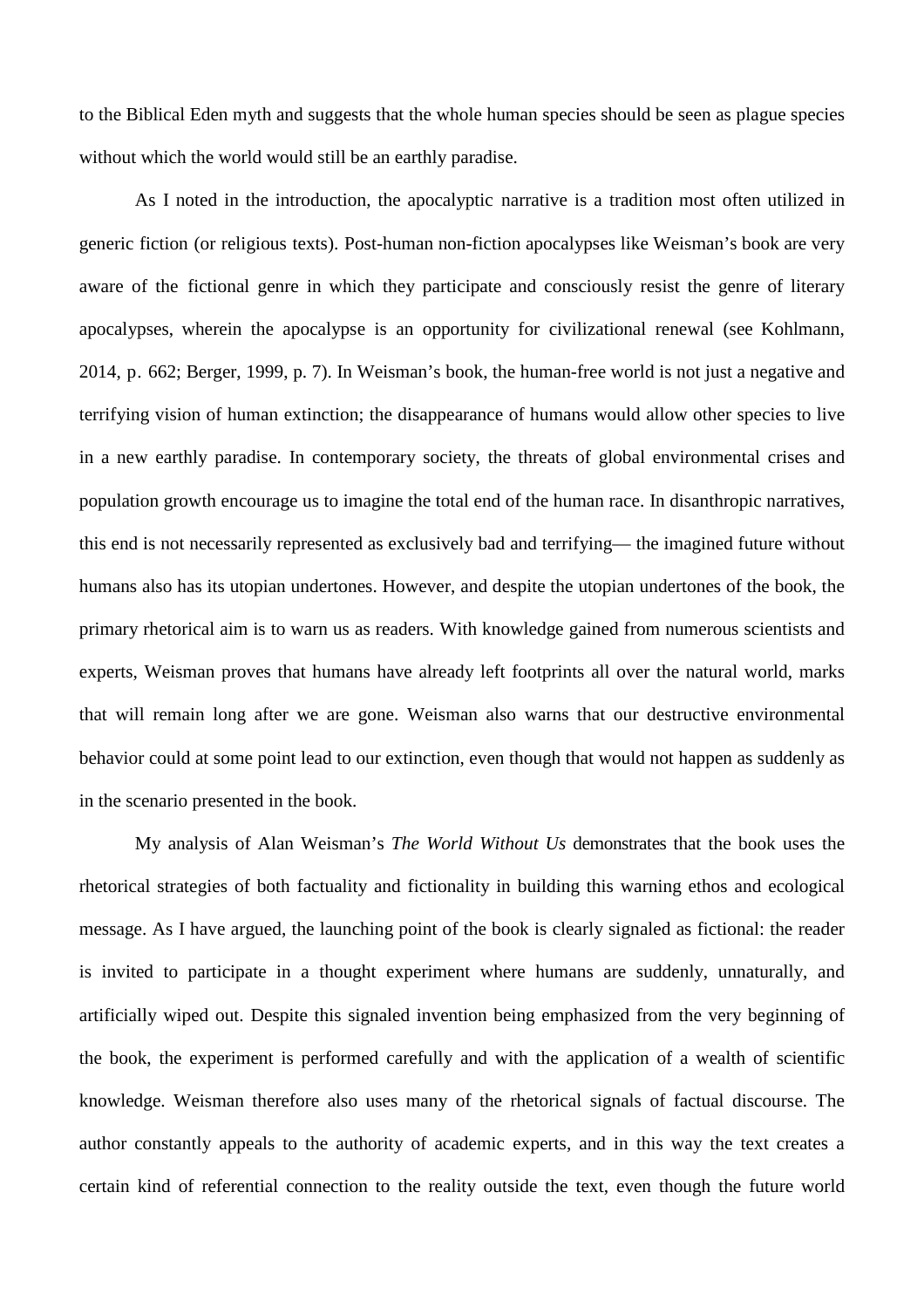without humans cannot be fully known. In its determined search for a future that is always impossible to know for sure, Weisman's book creates a vivid fictional post-human world, and the reader is openly invited to play along and participate in the thought experiment. At the same time, through signaled and communicated factuality, the reader is constantly reminded that this particular work is not just any random act of imagination; it is based on a huge amount of knowledge gathered from various fields of science.

Pieter Vermeulen (2017, p. 872) suggests that one of the most overlooked functions that narrative serves in our time is to alert us to the increasingly inescapable fact of the finitude of the human species (see also Gibbons, 2019). For Vermeulen, narratives of the Anthropocene are nevertheless also opportunities for humans to learn how to die in the Anthropocene—to learn how to accept that the world is not dependent on one species, not even ours. Even though *The World Without Us* serves as a warning, this is also one of its aims. Weisman's book is a thought experiment into what would happen to the natural and built environment if the entire human race suddenly disappeared. As such, it should be treated as both an intellectual and an emotional endeavor wherein the anxieties, desires, hopes, and fears of the possibility of a post-human world can be faced through known facts and the imagined experientiality of a world without us.

## **References**

- Alber, J. (2016). *Unnatural narrative: Impossible worlds in fiction and drama*. Lincoln/London: University of Nebraska Press.
- Banfield, A. (2019) *Describing the Unobserved and Other Essays*. London: Cambridge Scholars Publishing.
- Barton, R. (2016), Dystopia and the Promethean nightmare. In L. M. Demerjian (Ed.) *The age of dystopia: One genre, our fears and our future* (pp. 5–18). Newcastle: Cambridge Scholars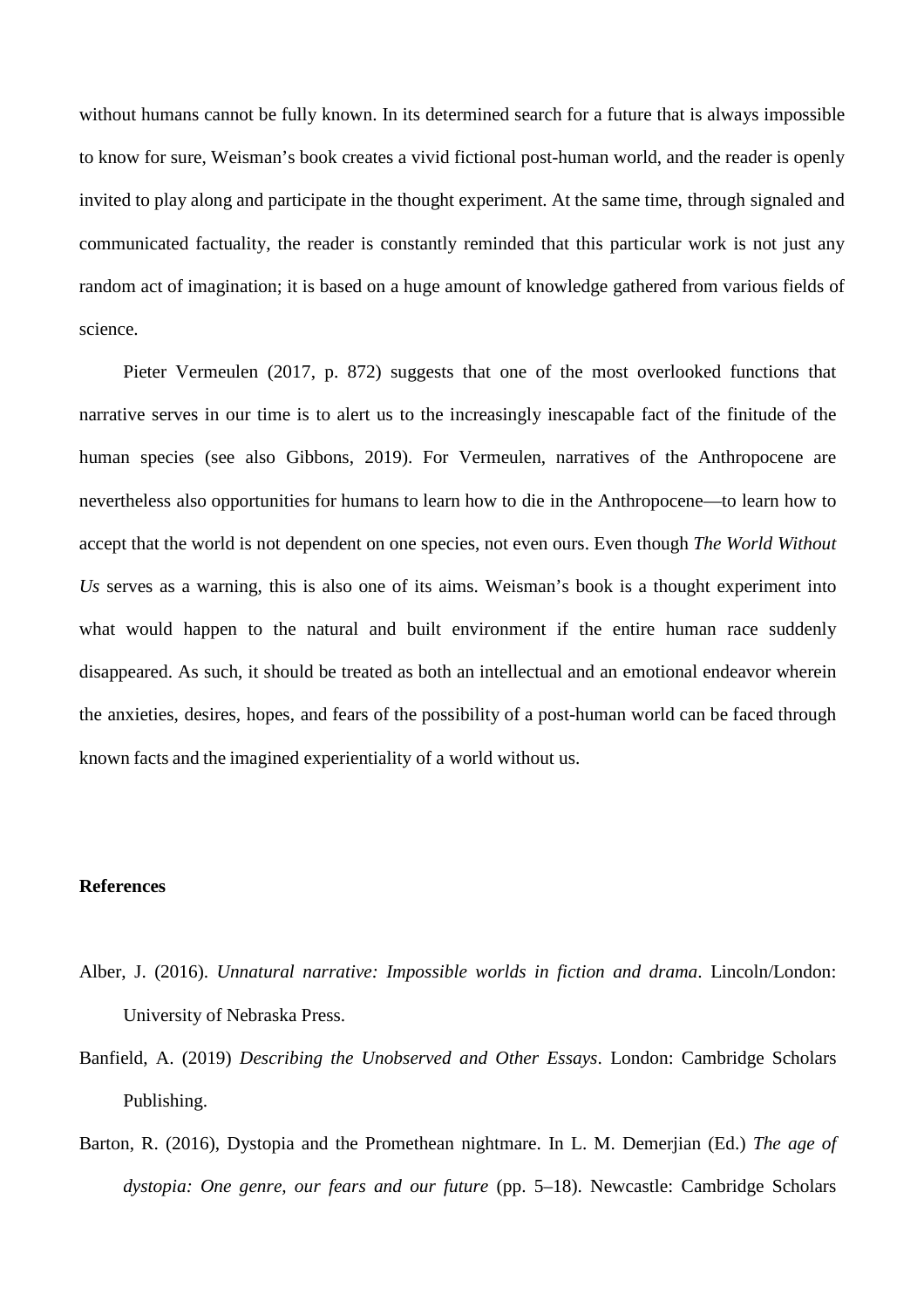Publishing.

- Berger, J. (1999). *After the end. Representations of post-apocalypse*. Minneapolis/London: University of Minnesota Press.
- Björninen, S. (2019). The rhetoric of factuality in narrative: Appeals to authority in Claas Relotius's feature journalism. In this issue.
- Caracciolo, M. (2018). Posthuman narration as a test bed for experientiality: The case of Kurt Vonnegut's Galapagos. *Partial Answers*, 16(2), 303–314.

Caracciolo, M. (in press). Form, science and narrative in the Anthropocene. *Narrative*.

Cohn, D. (1999). *The Distinction of Fiction*. Baltimore, MD: The John Hopkins University Press.

- Egan, D. (2016). Literature and though-experiments. *The Journal of Aethetics and Art Criticism*, 74(2), 139–150.
- Flis, L. (2010). *Factual fictions. Narrative truth and the contemporary American documentary novel*. Newcastle: Cambridge Scholars Publishing.

Fludernik, M. (1996). *Towards a "natural" narratology*. London: Routledge.

Fludernik, M. & Ryan, M-L. (2019). *Handbook of narrative factuality*. Manuscript submitted for publication.

Garrard, G. (2012). Worlds without us: Some types of disanthropy. *SubStance*, 41(1), 40–60.

- Gibbons, A. (2019). Entropology and the end of nature in Lance Olsen's Theories of Forgetting. *Textual Practice*, 33(2), 280–299.
- Gjerlevsen, Z. S. & Nielsen, H. S. 2017 Distinguishing fictionality. In C. Maagaard, M.W. Lundholt, & Schäbler, D (Eds.), *Fictionality and factuality: Blurred borders in narrations of identity*. Berlin: Walter de Gruyter. Manuscript submitted for publication.
- Hatavara, M. & Mildorf, J. (2017a). Fictionality, narrative modes, and vicarious storytelling. *Style*, 51(3), 391–408.
- Hatavara, M. & Mildorf, J. (2017b). Hybrid fictionality and vicarious narrative experience. *Narrative*, 25(1), 65–82.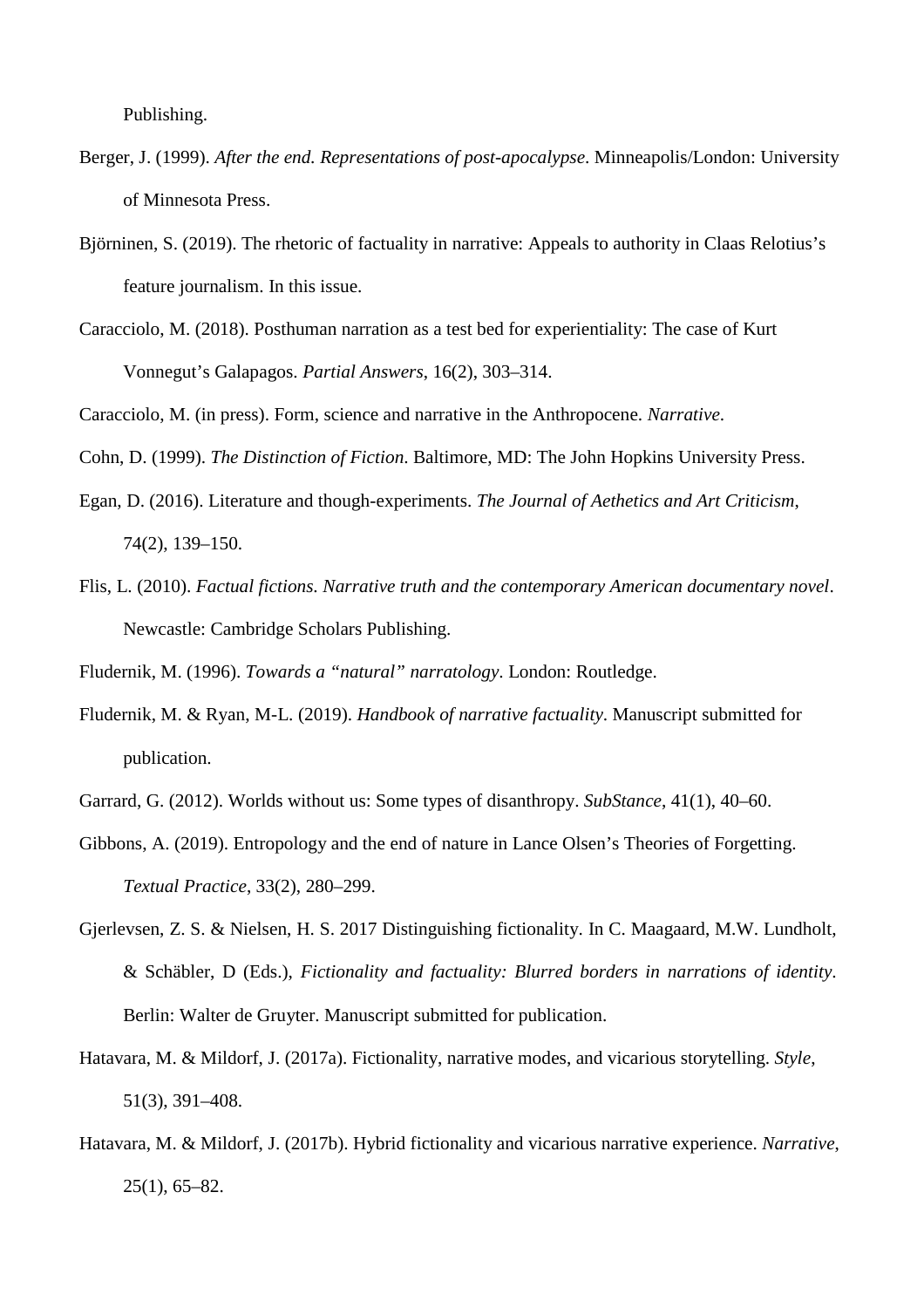- Heffernan, T. (2008). *Post-apocalyptic culture: Modernism, postmodernism, and the twentiethcentury novel*. Toronto: University of Toronto Press.
- Hill, A. (2007). *Restyling factual TV* [Kindle edition]. Londo/New York: Routledge. Retrieved from Amazon.com.
- Hühn, P. (2014). The problem of fictionality and factuality in lyric poetry. *Narrative*, 22(2), 155– 168.
- Iversen, S. & Nielsen, H. S. (2016). The politics of fictionality in documentary form. *European Journal of English Studies*, 20(3), 249–262.
- Klauk, T. (2011). Thought experiments and literature. T. Köppe, M. Butter & D. Birke (Eds.), *Counterfactual thinking – Counterfactual writing* (pp. 30– 44). Berlin: De Gruyter.
- Kohlmann, B. (2014). What is it like to be a rat? Early cold war glimpses of the post-human. *Textual practice*, 28(4), 655–675.
- Korthal Altes, L. (2014). *Ethos and narrative interpretation. The negotiation of values in fiction.* Lincoln/London: University of Nebraska Press.
- Nielsen, H. S.,Phelan, J., & Walsh, R. (2015). Ten theses about fictionality. *Narrative*, 23(1), 61– 73.
- Phelan, J. (2005). *Living to tell about it. A rhetoric and ethics of character narration*. Ithaca: Cornell University Press.
- Phelan, J. (2016). Local fictionality within global nonfiction: Roz Chast's Why can't we talk about something more pleasant? *Enthymema*, 16, 18–31.
- Roberts, W. & Giles, F. (2014). Mapping nonfiction narrative: A new theoretical approach to analyzing literary journalism. *Literary Journalism Studies*, 6(2), 101–117.
- Ryan, M-L. (1999). *Possible worlds, artificial intelligence and narrative theory*. Bloomington: University of Indiana Press.
- Ryan, M-L. (2001). *Narrative as virtual reality. Immersion and interactivity in literature and electronic media*. Baltimore/London: The John Hopkins University Press.